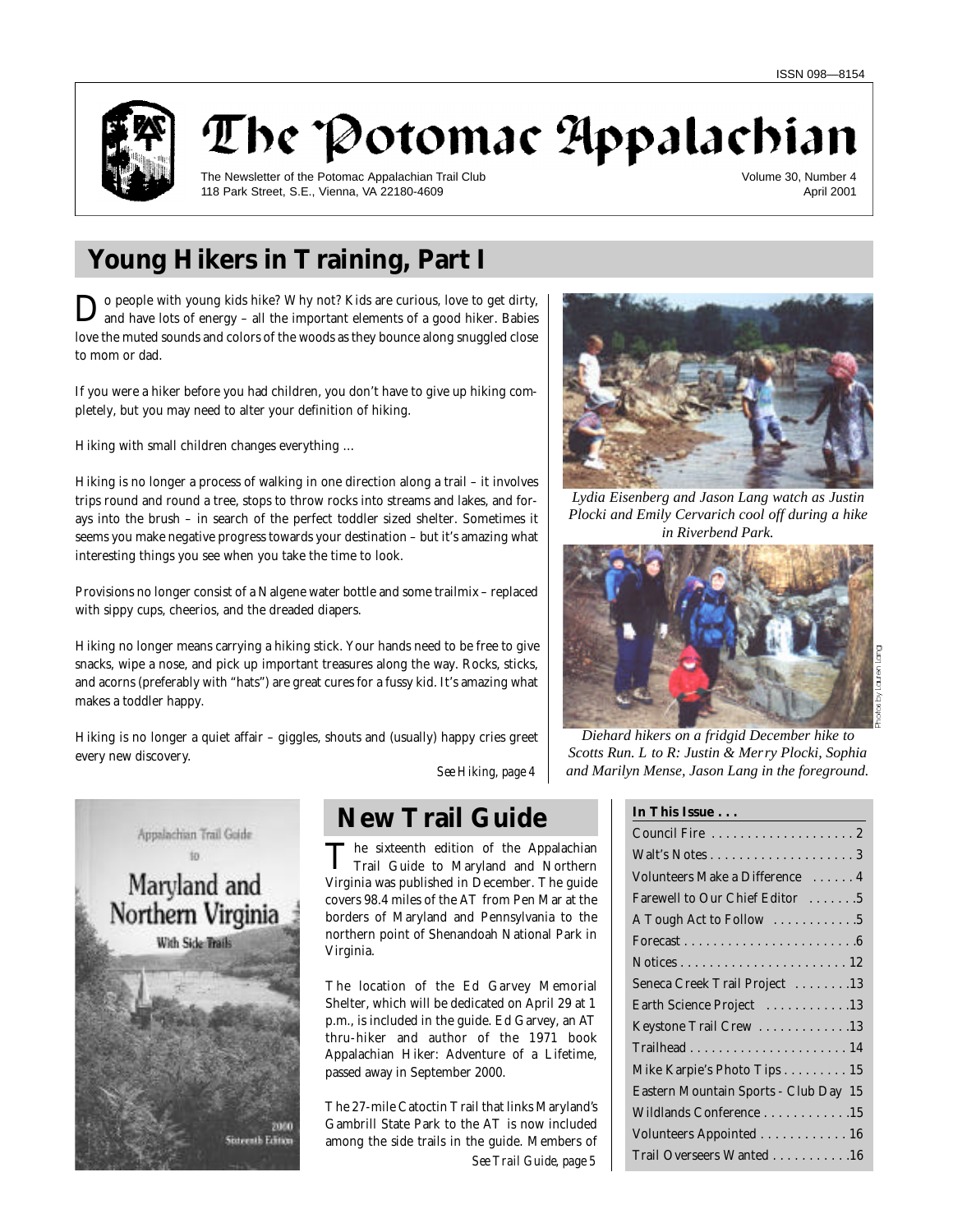#### **Council Members, Chairs and** *PA* **Staff**

#### **Officers**

**President:** Walt Smith, 703/242-0693 Ext. 40, wsmith@visuallink.com **VP Operations:** Bernie Stalmann **VP Volunteerism:** Mickey McDermott **Supervisor of Trails:** Kerry Snow **Supervisor of Corridor Management:** Tom Lupp **General Secretary (Facilities):** Jon Rindt **General Counsel:** Vacant **Membership Secretary:** Liles Creighton **Treasurer:** Gerhard Salinger **Recording Secretary:** George Meek

**Sections/Chapters**

**Mountaineering Section:** Greg Christopulos **SMRG: Peter Pennington Ski Touring Section: Steve Brickel North Chapter:** Steve Koeppen **N. Shenandoah Valley Chapter:** Martha Clark **S. Shenandoah Valley Chapter:** Michael Groah **Charlottesville Chapter:** John Shannon **West Virginia Chapter:** Judy Smoot

### **Standing Committee Chairs**

**(Council Members) Blackburn Trail Center:** Chris Brunton **Budget:** Paul Dery **Cabins Operations:** Mel Merritt **Cabin Construction:** Charlie Graf **Conservation:** Mary Margaret Sloan **Grants & Donations:** Tom Madden **Endowment:** Don Price **Finance:** Gerhard Salinger **Hikes:** Karen Brown **Internet Services:** Stephen Raia **Land Management:** Tom Johnson **Legal:** Vacant **Maps:** Dave Pierce **Maryland Appalachian Trail Management Committee:** Charlie Graf *Potomac Appalachian:* Linda Shannon-Beaver **Public Affairs:** Vacant **Publications:** Aaron Watkins **Shelters:** Frank Turk **Trail Lands Acquisition:** Phil Paschall & Eric Olson **Trail Patrol:** Kumait Jawdat **Tuscarora Trail Land Management:** Lloyd MacAskill

**Special Committees/Ongoing Activities Archives & Library:** Carol Niedzialek **Cabin Reservations:** Darlene Wall **Deputy Supervisor of Trails:** Hop Long **Headquarters Facility:** Orron Kee **Information/Sales Desks:** Marguerite Schneeberger **Medical:** John McNamara **Shelters, Cabins, & Cabins Land Fund:** Jon Rindt **SNP Boundary Trailheads Study Group:** Mark Holland **Tuscarora Trail Shenandoah Valley Project:** Phoebe Kilby & Larry Bradford

#### *Potomac Appalachian*

**Chief Editor:** Linda Shannon-Beaver lindashannonb@mac.com **Contributing Editors:** Marion Lee, Kathy Murphy **Features Editor:** Joanne Erickson **Forecast Editor:** Joe O'Neill PA-Forecast@home.com

# **Council Fire**

 ${\bf A}^{\rm t}$  its regular monthly meeting on<br>February 13 at headquarters, the PATC February 13 at headquarters, the PATC Council heard a report on the annual consultation with Shenandoah National Park on trail maintenance, which was held on January 27, 2001. The Park Service will share maintenance responsibility for highuse trails, such as White Oak Canyon. There was preliminary discussion of developing a trail between Per-Lee and Pocosin, which would be the first new access to park trails in 40 years. Member Mark Holland will help work on protection of threatened boundary trailheads.

In other trail developments, the Council learned that a new lease for access to the Jeremy's Run Trail through private property for five years had been signed with Mr. William Morehead for \$1. The Club is considering protection of 1.25 miles of the Tuscarora Trail by means of an easement near the Colonel Denning State Park in Pennsylvania. Relocations of the Tuscarora are being undertaken at the Brill Tract and Shockeysville.

### **Anniversary Plans**

The Council heard that initial planning for the observance of the PATC's 75th anniversary at the end of this year and early next year has generated many ideas, among them:

Interviews with elder members for a video and Internet presentation.

Special articles by Archivist Carol Niedzialek and Publications Chair Aaron Watkins.

A time capsule to be sealed until the 100th anniversary.

A patch with rockers for each PATC trail hiked within two years of anniversary. A square dance. A skit on the early days of the Club.

A summer picnic.

Volunteer awards for each 25-year segment of the Club's history.

### **Goals**

The Council approved the Club's Goals for 2001, organized in four categories: facilities; finance; membership, volunteerism, training, and communications; and trails and lands. The document (available from Club headquarters) also contains five-year goals.

The Futures Group reported working on a document setting forth the vision for the PATC in 2010, as well as updates on the PATC Constitution to reflect current duties of officers, and a clarification of representation on the Executive Committee. Any member may attend meetings of the Futures Group.

### **Financial Management**

The pre-audit report for December, approved by the Council, shows net income for the year 2000 to be about \$94,000, slightly less than was contemplated when calculating the carryover for the 2001 budget. This may require some adjustments.

The Council voted to grant authority to President Walter M. Smith, Treasurer Gerhard L. Salinger, Vice President Joseph T. McDermott, and Thomas R. Johnson, individually, to sign checks on the PATC checking account at Sun Trust Bank. The Council specified that checks for \$10,000 or

*See Council Fire, page 4*

### **HEADQUARTERS**<br>HOW TO GET IN CONTACT WITH US **FOR CABIN RESERVATIONS, MEMBERSHIP INFORMATION, AND SALES**

**MEMBERSHIP INFORMATION, AND SALES Address:** 118 Park Street, S.E., Vienna, VA 22180 **Hours:** Monday through Hidroidy, 7 p.m. to 7 p.m.<br>and Thursday and Friday 12 noon to 2 p. and Thursday and Friday 12 noon to 2 p.m. **Phone #: 703/242-0315<br>To receive an information packet: Extension 10** To leave a message for the Club President Walt Smith: Extension 40 **24-hr. Activities Tape #: 703/242-0965 Facsimile #: 703/242-0968 Club Email: Wriley1226@aol.com Club Email:**  $M$ niley 1226@aol.com<br>**Morld Wide Web HPL** http://www **World Wide Web URL:** http://www.patc.net

**STAFF<br>DURING REGULAR BUSINESS HOURS** Director of Administration: Wilson Riley (Ext. 11) Email: Wriley1226@aol.com Trails Management Coordinator: Heidi Forrest (Ext. 12) Email: heidif@erols.com Business Manager: Regina Garnett (Ext. 15) Email: rgarnett@erols.com **Membership/Cabin Coordinator:** Pat Fankhauser (Ext. 17) Email: pfankh@erols.com **Membership/Cabin Coordinator:** Pat Fankhauser (Ext. 17) Email: pfankh@erols.com **Sales Coordinator:** Maureen Estes (Ext. 19) Email: patcsales@erols.com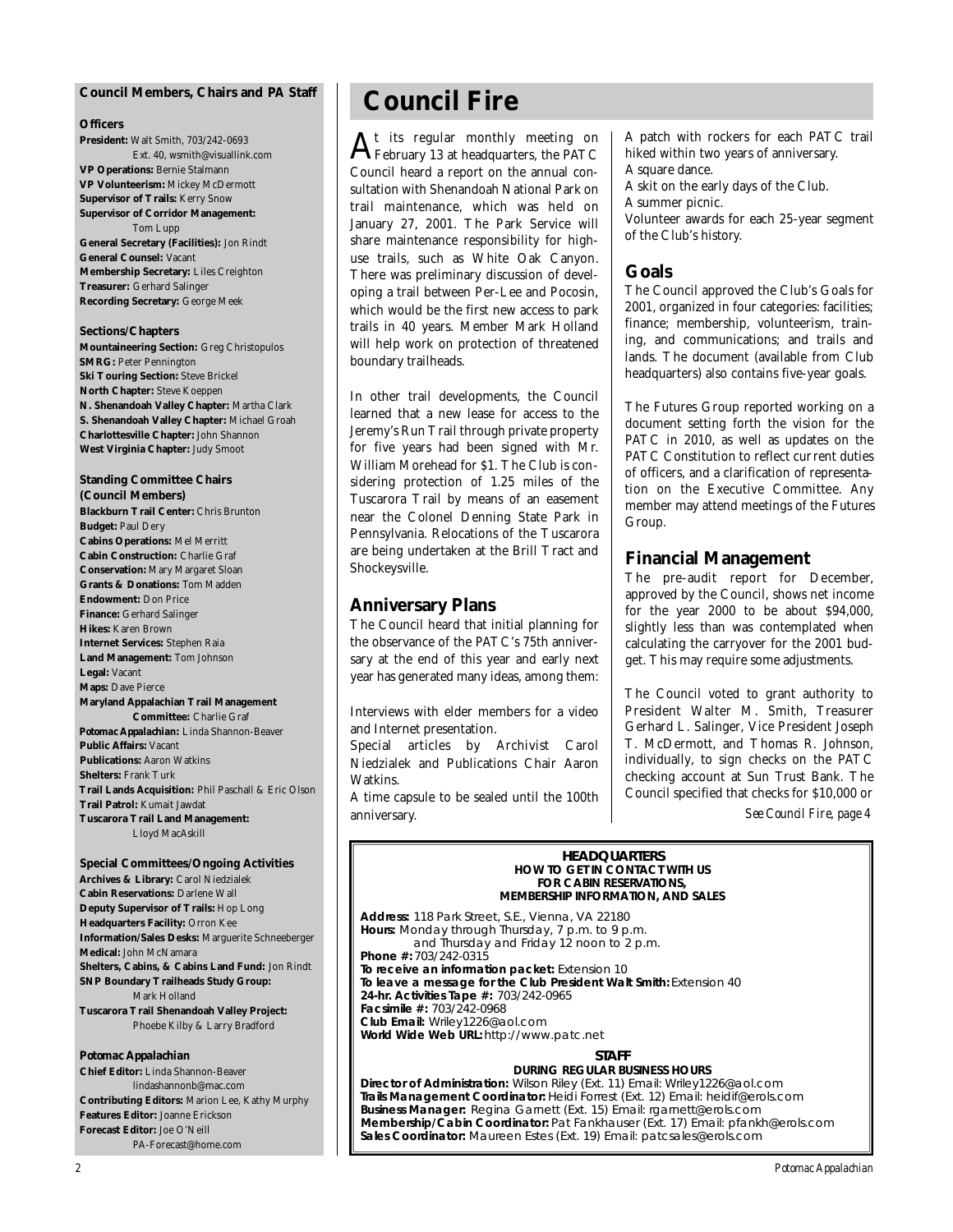# **Walt's Notes**

## **It's Report Card Time**

The Futures Group is developing a Club<br>Vision for the year 2027, the year of Vision for the year 2027, the year of our one-hundredth anniversary. The group plans to complete the project in time for our 75th anniversary next year. A part of this activity of projecting the future entails reviewing our past accomplishments. In other words, how are we doing? Are we achieving progress in all of the objectives that we established in the Constitution?

The Futures Group is canvassing various committees on the subject but they would also like to know what you think. Would you take just a minute please and complete the report card below and email or mail your response to Wilson Riley at the Club Headquarters! The group would like to receive any comments as well. And, of course, you are always welcome to attend one of the Futures Group monthly meetings, as scheduled in the Forecast Section.

See you on the trail (after filling in the report card please),





**Wild for Wildlife Days**

The Virginia Department of Game and Inland Fisheries is conducting its second annual "Wild for Wildlife Days" in Front Royal, Virginia on June 23 and 24. The family-oriented event involves sessions on wildlife watching, bird and butterfly identification, wildlife gardening, and hiking to name a few.

Many sessions are outdoors and live animals will be shown. INFO: Mike Pinder, Wildlife Diversity Biologist, at mpinder@dgif.state.va.us, or  $540/552 - 6992$ .



**REPORT CARD ON ACHIEVING CONSTITUTIONAL OBJECTIVES**

| (Please mark: A - Outstanding, C - doing ok, or F - too little effort)                                                                                                                                                 |     | С        | F |
|------------------------------------------------------------------------------------------------------------------------------------------------------------------------------------------------------------------------|-----|----------|---|
| 1.) Supporting & encouraging the permanent protection,<br>conservation, and proper recreational use of the AT:                                                                                                         | l 1 | l 1      |   |
| 2.) Supporting & encouraging the permanent protection,<br>conservation, and proper recreational use of other trails:                                                                                                   |     | l 1      |   |
| 3.) Building & maintaining trails for the use and enjoyment of<br>walkers, rock and mountain climbers, cross-country skiers, &<br>other non-mechanized activities:                                                     | l.  |          |   |
| 4.) Furthering preservation of land for open space,<br>conservation, and recreation:                                                                                                                                   | I   | <b>.</b> |   |
| 5.) Constructing & maintaining shelters, cabins, & camp sites<br>along trails for the use of hikers:                                                                                                                   | - 1 | -1       |   |
| 6.) Encouraging careful use & conservation of trails and<br>surrounding lands/resources by organizations & individuals:                                                                                                | п   |          |   |
| 7.) Collecting data about trails & surrounding lands &<br>resources concerning scenery, history, geology, botany,<br>forestry, and wildlife:                                                                           | - 1 |          |   |
| 8.) Preparing & publishing maps & guidebooks, and<br>camping data:                                                                                                                                                     | l 1 | -1       |   |
| 9.) Educating the public on matters including protecting trails<br>& related lands and resources, proper skills related to the<br>construction & maintenance of trails and related structures,<br>and camping methods: | n   |          |   |
| 10.) Fostering public appreciation and use of parks, forest,<br>and other natural areas:                                                                                                                               | - 1 |          |   |
| 11.) Assisting, advising & cooperating with private land<br>owners & governments to achieve these corporate objectives:                                                                                                | - 1 | п        |   |
| Comments:                                                                                                                                                                                                              |     |          |   |
|                                                                                                                                                                                                                        |     |          |   |
|                                                                                                                                                                                                                        |     |          |   |
|                                                                                                                                                                                                                        |     |          |   |
|                                                                                                                                                                                                                        |     |          |   |
| Please email responses to Wilson Riley at wriley122@aol.com, or mail to PATC,<br>Attn: Wilson Riley, 118 Park Street, S.E., Vienna, VA 22180.                                                                          |     |          |   |

*Potomac Appalachian*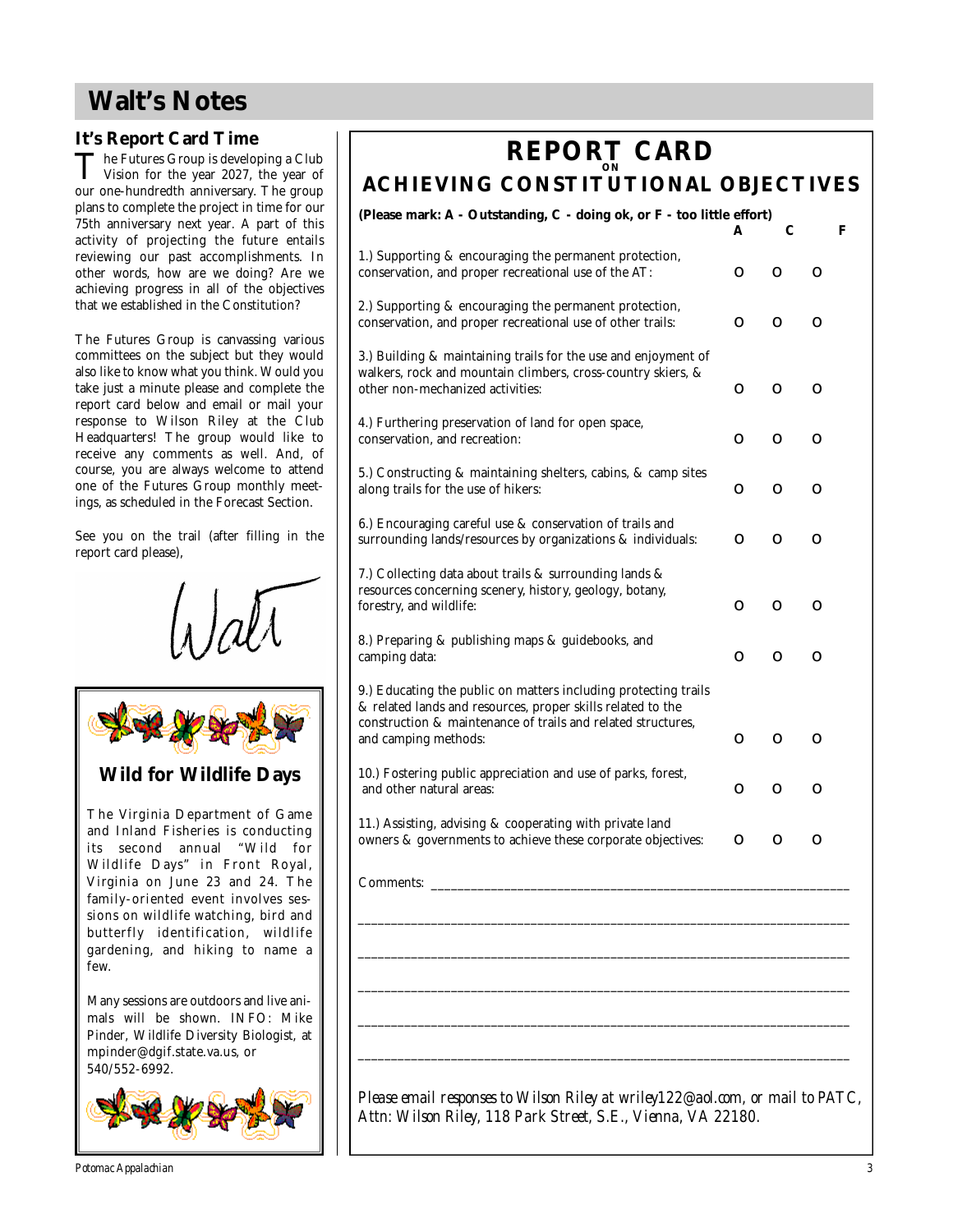#### *Council Fire, from page 2*

more require the signature of the president or the treasurer. The Executive Committee will review procedures for vouchering and check signing.

### **Membership**

PATC membership in February showed an apparent decline to 6,800 (compared with 7,011 in January) because it is based on the new membership access database. However, this reports as "dropped" some active members who have not received dues notices, so it should not be regarded as an accurate reflection of actual membership. The new format of the report shows activity, section, and chapter interests of the new members, and should be used by the Club for tapping new volunteers.

#### *Hikers, from page 1*

Your whole perspective changes when young children are in your midst. You may not go as fast or as far, but you're sure to see a whole lot more. A better playground could never be built than the one mother nature has already provided.

I lead hikes designed for the under-5 crowd every Monday. I try to schedule stroller friendly hikes periodically. This allows people with multi-age kids, twins, and pregnant moms to get out and hike. Beginning in March, I will lead a weekend hike once a month, usually on the last Saturday of the month.

So … don't laugh when you see a notice in the forecast for a 2 mile hike – we're train-

### **Other Business**

A new cabins book with many updates has been released.

The Appalachian Trail Park Office is seeking nominees of volunteers with 25 or 50 years of service for awards at the Biennial Conference. Suggestions should be given to Wilson Riley by April 15.

This year's annual meeting of the PATC will be held on November 13, again at the Elks Club.

The Maps Committee is still waiting for member suggestions of outstanding permanent views that should be indicated on the Club maps. Those submitting views, or corrections, receive a free copy of the revised map.

ing the next generation of hikers. One day my family will be hiking the Dogwood Half Hundred again. And my husband and I will be the ones trying to catch up with our son as he disappears down the Massanutten ridge ahead of us. ❏

*—Lauren Lang*

*(Editor's note: This is part one of a threep a rt series about hiking with kids. Do you have an interesting story to share? A good photo? Please send any of your outdoor experiences with children to lindashannonb@mac.com for inclusion.)*

*Pictured at right: Merry Plocki helps Justin across a fair weather crossing along the Difficult Run Trail.*

The Shenandoah Mountain Rescue Group reported it has assisted in two crime cases and has had many false starts with supposedly missing persons being found before the search could begin.

The Ski Section reported there have been some successful ski trips and progress on trail maintenance.

The February Council meeting was attended by eight Club officers, eight committee chairs, two chapter representatives, three section representatives, two other members, and one staff member. ❏

> *—George Meek Recording Secretary*



# **Volunteers Do Make a Difference at Bears Den Hostel**

If you would like to volunteer your time at Bears Den Hostel but are afraid you will just be washing windows, the following recap of last afraid you will just be washing windows, the following recap of last year's projects may change your mind.

One of the masonry towers at the hostel that was used by the original owners of the property to collect fees from visitors to Bears Den Rocks was converted into a Nature Exhibit. Volunteers did masonry work to stop leaks and to stabilize the walls, make and fit non-standard windows and a door, and paint the interior of the exhibit. Melody and Patti, hostel managers, prepared displays on environmental and wildlife information and paintings of local flora and fauna.

A cottage, which is in a remote site on the property, was renovated last year by volunteers, and this year the work continued. A new deck was built at the upper floor level providing a wonderful sense of being in a tree house as all around are big oak and tulip poplar trees. A front-opening fireplace insert was installed and with the addition of a privy, the cottage is now available for volunteers at the hostel. After steel roofing is installed this summer it will provide a semi-primitive facility for group use.

A new storage shed for outdoor equipment was built on an existing foundation of an old spring house, and a wood shed was added at the primitive campsite.

The hostel received help from 85 volunteers contributing over 600 hours of work to maintain the hostel and build its new facilities. Free use of the hostel is offered to volunteers. Anyone who would like to participate is asked to phone the hostel at 540/554-8708 during the hours of 5:00 p.m. to 9:00 p.m., or email us at bearden@crosslink.net. By the way, if you REALLY do like to wash windows, there is always one of the 38 windows located in the hostel that could use a cleaning.

Thank you to all the volunteers who gave of their time last year and we look forward to seeing them, and a few *new* hands at the hostel this year. ❏

> *—Melody Blaney and Patti Landovek, Managers David Appel, Volunteer Coordinator*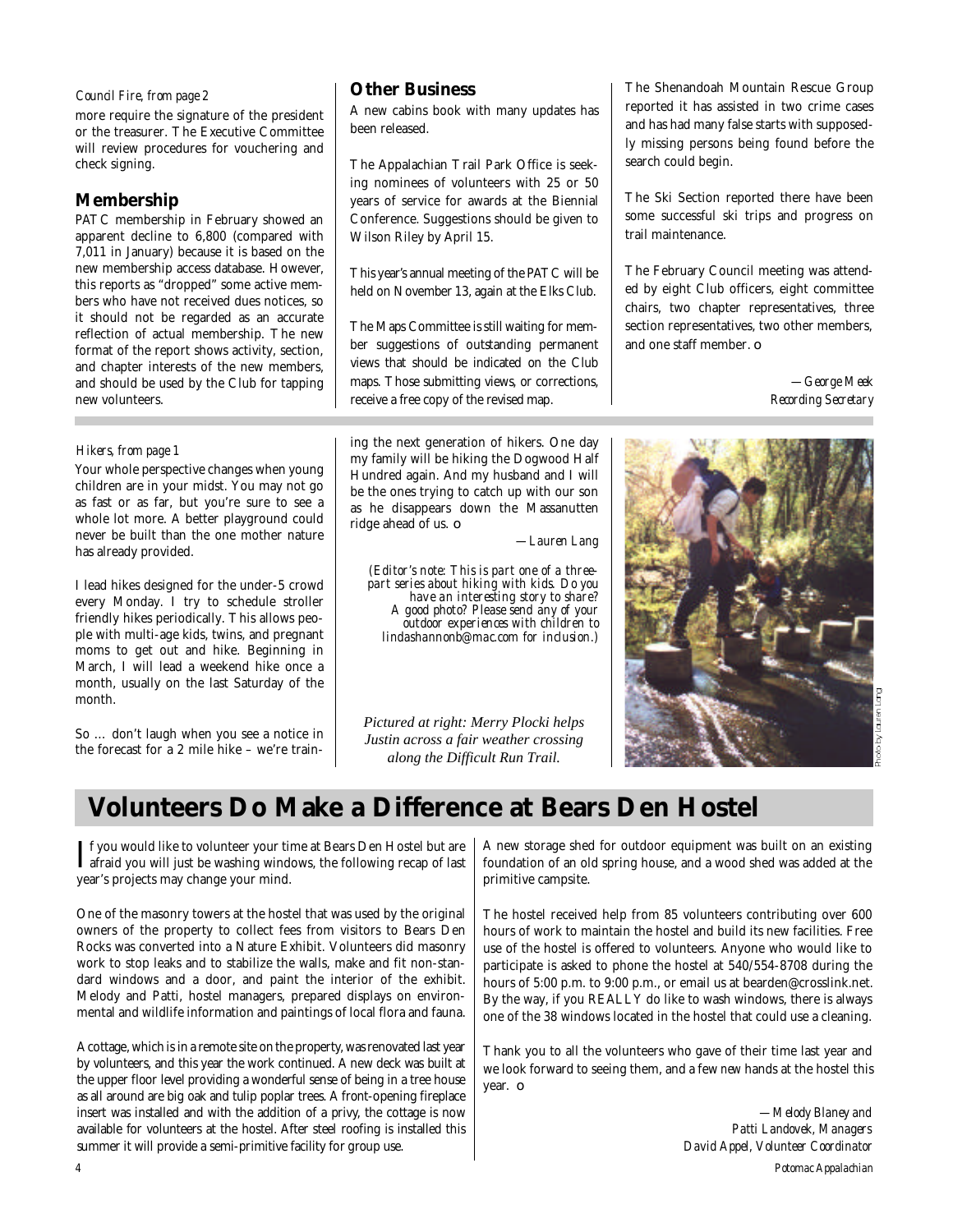# **Farewell from the Chief Editor**

**I**am pleased to introduce the *PA's* new Chief Editor, Linda<br>Shannon-Beaver. She has been doing the design and layout of the Shannon-Beaver. She has been doing the design and layout of the *PA* for the last several months and took over as Chief Editor beginning with the March issue. As you can see by her fine work on that issue and this one, she will make a wonderful Chief Editor with the continued help of the *PA's* other dedicated volunteers.

I have felt very privileged these past two and a half years to be involved in one of the PATC's most important communications media. It's been a wonderful experience. I'd like to especially thank Pat Fankhauser, one of whose many duties includes helping carry out many of the details of getting the *PA* proofed, printed, and in our mailboxes. I've also had a wonderful editing staff, and I could not have done this without the support of Joe O'Neill, who prepares the Forecast each month and who has a much bigger job than most people know. The number of volunteers who have worked on the *PA* is rather too high to thank everyone individually, but you know most of their names from reading the articles, photos, cartoons, poems, and stories they share with you each month.

I hope you continue to enjoy the *PA* each month and urge you to contact Linda Shannon-Beaver at lindashannonb@mac.com if you have any suggestions or contributions. ❏

*—Bianca Menendez*

# **It'll be a Tough Act to Follow**

*(Editor's note: Our thanks to Bianca Menendez for many, many hours of carrying this load. We thank you for your outstanding volunteerism and wish you well in your new job.)*

When I first volunteered to "help out"<br>with the newsletter, little did I know what I was getting myself into. Not to say that I'm unhappy about the changes, but I can't say that I proceed here with "undaunted courage" either. This is a serious project for me. My desire is that the *PA* be the conduit of accurate, timely material that most interests you.

If I had been a long-time member of this Club, or had thousands of AT miles under my belt I would at least feel adequately experienced to shoulder this responsibility. But I can count my days listening to my (external frame, yes!) pack squeak under its load in about the same number as my years on this earth, and I have been a PATC member for only a couple of years. Still, I have had many years experience producing all types of publications, and many miles traipsing the woods. I love all that has to do with putting on my boots. And, I am fortunate enough to be at home full-time now, and although I "work", I don't get paid, don't commute, and no longer own a decent business suit. Everything came together at the right time.

So when this opportunity came along I felt as if all my experience and training had led me at last the job for which I am most suited. At last I have found a way to start to repay all the people and resources which have gone into the trails I've taken advantage of over the years.

*Potomac Appalachian* But this is your voice, I simply assemble it and deliver it back to you. I hope that I hear from many of you, telling me what you like and what you don't like; what you want and



what you don't want; and of all of your tales and experiences "on the trail". There are so many wonderful opportunities made possible because of our Club of people. We have incredible facilities, trails, lands and voices. Let's share those kernels of life that make it all worthwhile.

O.K. I'm begging for submissions. (I can never have too many.) And when the truckloads come in, I won't promise that there will be room for everything. But, I'll do my best to fit as much as possible so that this will continue to be a powerful forum for the Club.

Please consider sending art as well. I've said before that many a gifted artist has been published in trail and cabin logs, and a few, unfortunately, even in carved wood. A lot more people can appreciate your skill if you'll allow it to be included in this medium.

In our Club many individuals spend countless hours volunteering. Here is a plea to anyone who has benefitted from that effort. Spend 1/2 hour writing about a hiking/backp acking/climbing/skiing/worktrip/memory. Or put your pencil or charcoal to paper and repeat some of the lovely landscapes and wildlife scenes so everyone can enjoy them. Then actually send it. You might be amazed at how many people would truly enjoy your stories and art. I have yet to meet anyone who doesn't spend a substantial amount of time reading the cabin/trail logs. Why? It's fun and interesting. So do share.

The nuts and bolts of submissions: I am most happy with email submissions with little or no formatting, as a text-only file. The less you

fancy it up the better. If you don't like the net, a letter is fine. Art, either line art (a drawing) or a photo can be sent via email if it's already scanned, or if you prefer via letter. It's up to you. Just remember the first of the month deadline, and don't hesitate to send it earlier. Letters should be sent to headquarters, Attn: *PA* editor. And my email address is: lindashannonb@mac.com. Make sure all submissions have your name, phone number and email address if you have one.

And if it's not a submission, but an opinion – good or bad, I'd love to hear that as well. While I'm sure I can't please everyone, it's valuable to know what makes you happy or ruffles your feathers.

I look forward to this challenge and I ask that you assist in continuing to make this an excited voice of the Club. ❏

> *—Linda Shannon-Beaver PA Chief Editor*

#### *Trail Guide, from page 1*

PATC constructed the Catoctin Trail between 1979 and 1982. With numerous access points, the trail can be hiked in a series of day hikes or in a two-day backpack. Additional side trails add more than 50 miles of trail to the guide.

Melissa Lanning, a former Peace Corps volunteer and area hiker, edited this edition of the guide. Dave Pierce, cartographer of PATC maps, assisted with the Maryland section and provided maps. The book may be ordered individually or as part of a set including PATC maps 5-6, 7, and 8 for a complete source of information regarding the trails. Orders may be made by mail or by visiting the PATC web site. ❏

*—Aaron Watkins Publications Chair*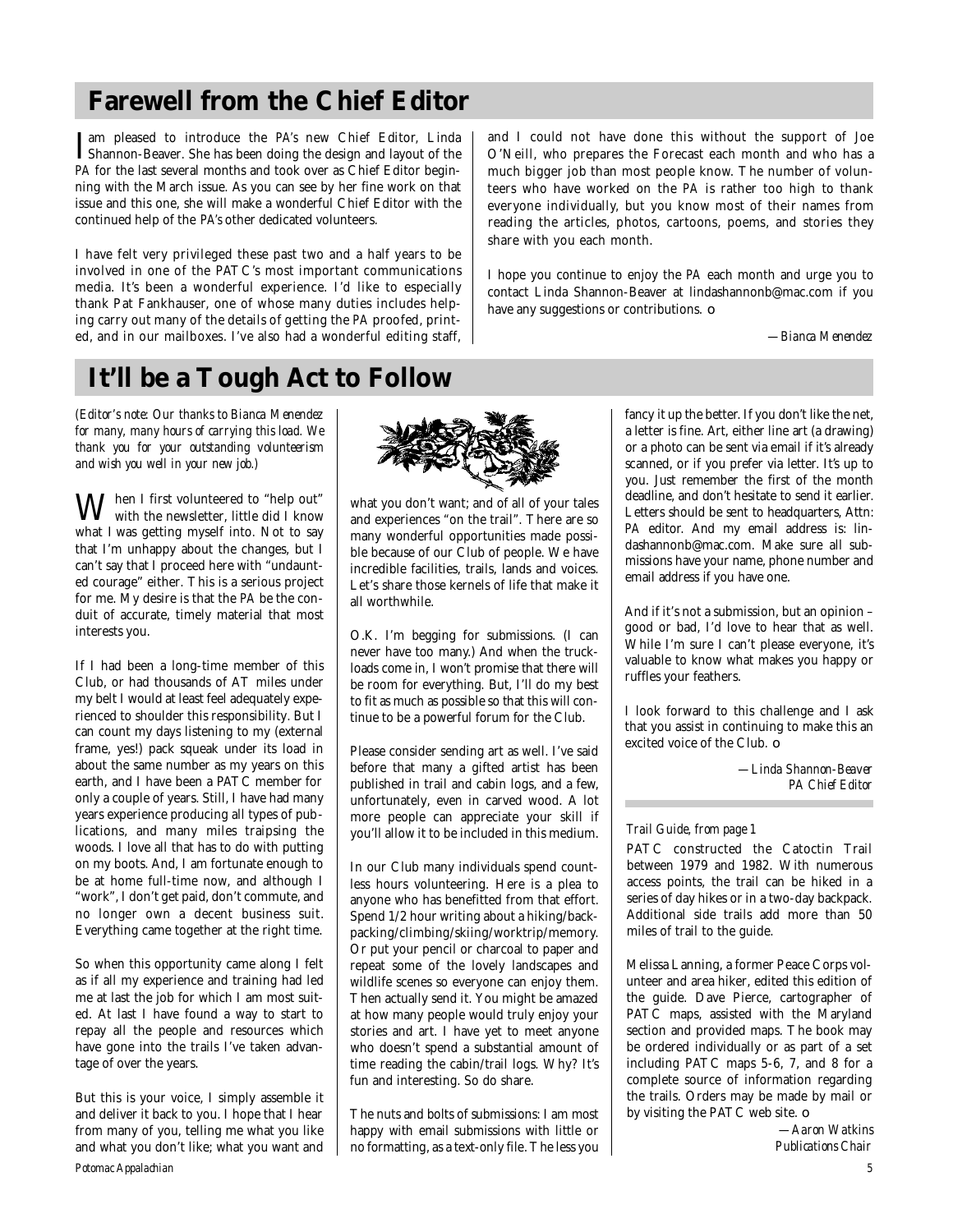**Charlottesville Chapter**<br>The Charlottesville Chapter hikes every Saturday, summer, winter and in between. Hikes are about 8 miles. Trail maintenance is usually done on the last Saturday of the month. Meet at Sprint parking lot, 2307 Hydraulic Road at 9 a.m. with food and water for the day. We hike trails in the Southern, Central and occasionally Northern Districts of Shenandoah National Park, and in George Washington National Forest. Our Chapter hikes are posted at http://www.patc.net/chapters/char/hikes.html. INFO: Jere Bidwell 804/295-2143, John Shannon 804/293-2953 or Lois Mansfield 804/973-7184.  $804$   $1276$   $2766$  or Lois Manshold 804/973-7184.

**North Chapter**<br>The North Chapter of PATC conducts monthly trail work trips on the Maryland and Pennsylvania sections of the Appalachian Trail (AT) and on the Pennsylvania sections of the Tuscarora Trail. We also lead hikes on these and other trails. Maryland AT work trips are generally held on the first and third Saturdays-contact Mark Mitchell (mdtrail@yahoo.com), 301/461-7048 for information. Pennsylvania work trips are generally held on the AT on the first Saturday and on the Tuscaroral on the third Saturday-contact Charlie Irvin, 301/447-2848 or Pete Brown  ${\rm (peter.brown4@worldnet.att.net)}$  410/343-1140. Pennsylvania AT work trips also include an optional Saturday night stay at the Gypsy Spring cabin. Dinner, breakfast, and camaraderie available. For information on upcoming hikes, contact Chris Firme (bncfirme@innernet.net) 717/794-2855. For general chapter information contact chapter president Steve Koeppen (patcnorth@mail.com) 410/756-2916 or visit the North Chapter home page (www.patc.net/chapters/north). page (www.patc.net/chapters/north).

# **KEY to Forecast Activities**

cation. Late changes or cancellations are listed on the weekly information  $tape$  (703/242-0965), which is updated on Sunday evening for the following seven days. The Forecast can also be found on PATC's web site at found on PATC's web site at www.patc.net.

- 
- Hiking Trips<br>Backpacking Trips М
- Backpacking Trips X
- Trail Work Trips ≜ Cabin/Shelter Work Trips
- Special Events<br>Meetings
- æ
- Meetings 案 Skiing

*Note to all hike leaders: Please ask* nonmembers on your hike if they would like to join PATC, then get names and addresses so a Club volunteer can send them information unteer can send them information packets. Thanks!

### **Chapters**

# **Northern Shenandoah Valley Chapter**

sors hikes in national and state parks and forests in the Shenandoah Valley vicinity, open to the public, on a monthly basis except during the winter. Hikes are posted in the Forecast. Other activities are in the NSV Chapter Newsletter. For further information contact Martha Clark further information contact Martha Clark  $($ molark $\sigma$  visallink.com) 540/660-2101.

# **Southern Shenandoah Valley Chapter**<br>See Forecast (or our link from PATC website) for

work trips and hiking events sponsored by the Southern Shenandoah Valley Chapter. Hikers from the DC area should allow about 3 hours to get to our region. INFO: in Harrisonburg, call Alvin 540/434-6244 or Lynn 540/234-6273; in Waynesboro, call Michael 540/943-8695; in wa y noboloj cali michael 540/943-8695; in  $S(1)$  and  $S(1)$  does not be the  $S(1)$  such that  $S(1)$ 

West Virginia Chapter<br>Chapter meeting at Highacre on the first Wednesday of the month. See Forecast for upcoming activities. For information about the chapter or to receive the newsletter, contact Judy Smoot at 540/667-2036 or con tact subjected at 5 10,007 2000 or www.patoonemail.com

**Ski Touring Section**<br>The Ski Touring Section has served since 1974 to introduce Washington area residents to crosscountry skiing and to provide cross-country skiing opportunities to experienced skiers. The Section sponsors winter weekend ski trips for all levels of skiers to nearby mountains in Maryland, West Virginia and Pennsylvania, as well as periodic social events year round. INFO: Steve Brickel social events year round. INFO: Steve Brickel

**Mountaineering Section**<br>We're a diverse group of local Washington, DC area climbers. Young and old, male and female, crag rat, sport climber, and alpinist, active and armchair types - we all enjoy climbing in its many varieties. We also share common interest in promoting safe climbing, conserving the outdoors, developing new climbers' skills, representing the Washington area climbing community, and having fun! We provide instruction for those wanting to learn the basics - we're not a school, but we can get you started. We go climbing, either locally or further afield, nearly every weekend. In the winter we organize trips to the Ice Festivals in the Adirondacks and the White Mountains for beginning and advanced ice climbers. For further information contact Greg Christopulos at in f o right contact Greg Christopulos at greg.christopulos@do.treas.gov.

**PATC Midweek Hikes** fast pace; and the Easy Hikers hike 5-8 miles on trails with little elevation change. See below for scheduled trips; check the weekly below for scheduled trips; check the weekly  $t = 0.05$  and  $t = 0.05$  or  $t = 0.005$  or  $t = 0.001$ any changes or additions.

**Other Clubs' Hikes**<br>Capital and Wanderbirds hike on Sundays, traveling by bus and leaving from downtown, with suburban stops as well. Center Club, Northern Virginia Hiking Club and Sierra Clubs hike on both Saturdays and Sundays using carpools, which often leave from a suburban Metro stop. Schedules are available at PATC Headquarters Schedules are available at PATC Headquarters and are published in area newspapers on Fridays.

**Meetings**<br>Meetings are held at PATC HQ, 118 Park Street, Meetings are held at PATC HQ, 118 Park Street, S.E., Vienna, VA unless otherwise noted.

**Trail Patrol - First Tuesday** will trail ambassadors to the hiking public. They provide a visible, reassuring presence on the trails, educating the public on good hiking practices, minimum impact hiking and camping ethics. Patrol members are trained in land navigation, emergency procedures, radio communications and personal equipment. All patrol volunteers are also expected to become certified in a recognized basic first aid course. Some equipment and uniform items are provided upon completion of uniform items are provided upon completion of training. INFO: Kumait Jawdat 202/328-8137 or see patched and all the second second in the second second in the second second in the second second in the second <br>Product in the second second in the second second in the second second in the second second in the second seco

( www.patomot rotal tool transpation.

# **New Members (PATC) - First Wednesday**<br>7:30 p.m. Curious about the Club? Want to learn

more? The best way is to attend a new Members meeting(but you don't have to be new to qualify). Attend the meeting and find the mysteries of PATC revealed in full. Refreshments will be served. Directions to PATC: Take Rt. 23 into Vienna. Va. and turn east on Park St. (Rt.675) to 118 Park St. on your left. turn east on Farker (Rt.676) to 118 Park St. Journal St. Info: Liles Creighton 410/573-0067.

**Meetings**

# **Shenandoah Mountain Rescue Group**<br>(New Members meeting) - Second Monday

7:30 p.m. New members meeting 7:30 p.m. New members meeting. INFO: SMRG Operations 703/255-5034, then press #5.

**PATC Council - Second Tuesday**<br>7:00 p.m. sharp. The PATC Council meets the second Tuesday of every month to conduct business of the Club. All members are welcome. of the Club. All members are welcome.

 $\sum_{i=1}^{n}$  is completed in  $\sum_{i=1}^{n}$  (which is constantly 703/242-0693 x11.1. **Mountaineering Section - Second Wednesday**<br>8:00 p.m. Second Wednesday of every month. INFO: Greg Christopulos (greg.christopulos@do.treas.gov) or see PATC's

(grogionisto patoso ao itradasigov) or see PAT C s

### website (www.pate.net/chapters/mtn\_sect). **The Futures Group — Third Tuesday**<br>7:00 p.m. Meets to research, develop, and recom-

mend to membership changes to PATC organization, constitution, and bylaws in order to meet challenges of the new century. PATC members welcomed. INFO: Gerhard Salinger (evger@erols.com) or Walt Smith Gomana camgor (evger@erols.com) or Walt Smith.<br>Augustik@ukusliek.com) Oo Obelm (wsmith@visuallink.com), Co-Chairs.

# **Shenandoah Mountain Rescue Group**<br>(Business meeting) - Last Tuesday

**7:30 p.m. Meet in conference room. INFO: Martin Juenge** 7:30 p.m. moet in conference room. In the matter capital (mjuenge@rpihq.com) 703/255-5034 then press #5.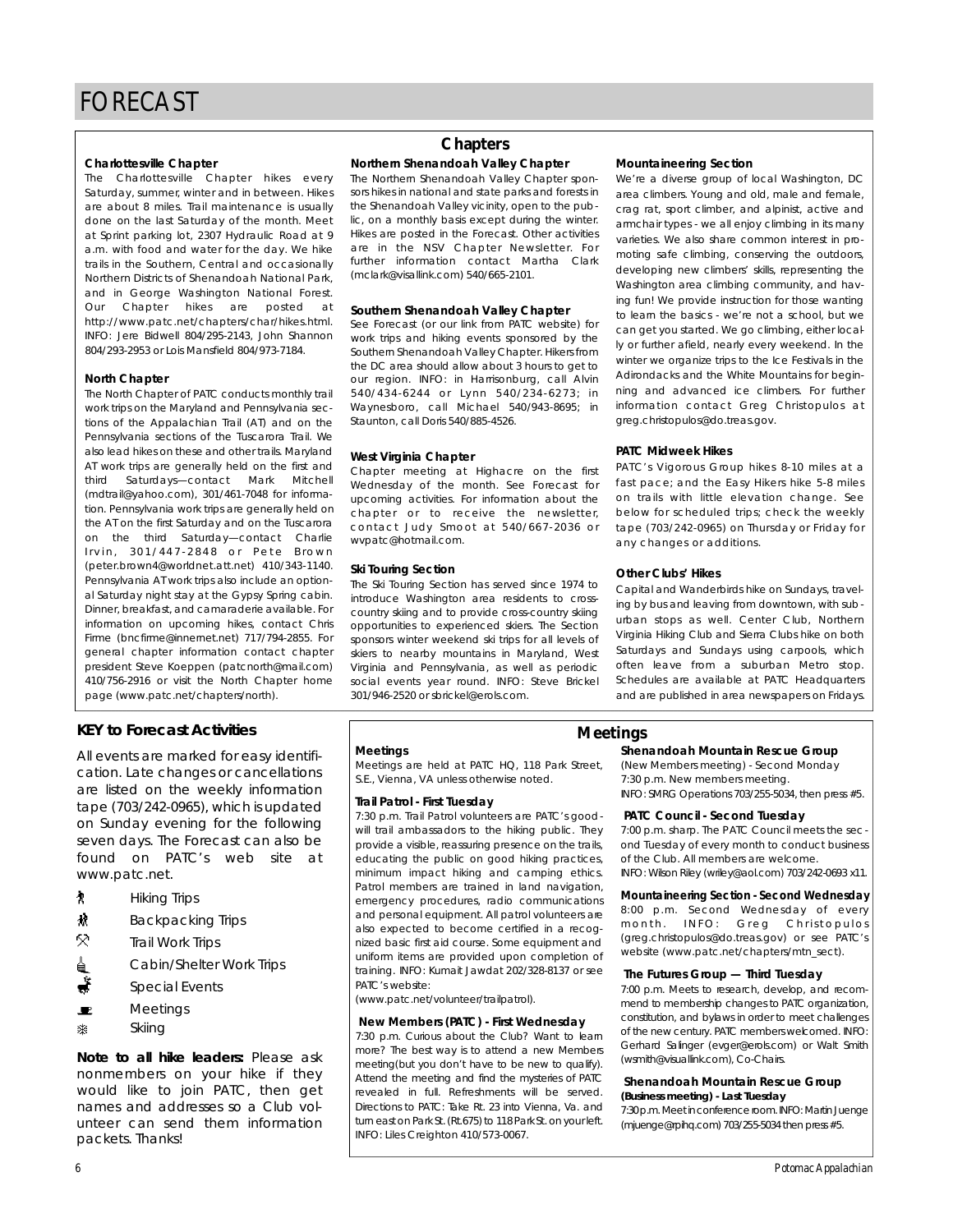### **APRIL APRIL**

## **1 (Sunday) Headquarters, Vienna, VA**

5:00 p.m. All items for the next issue of the PATC newsletter must be submitted on disk if possible to headquarters or via e-mail or e-mail attachment to lindashannonb@mac.com. Allow one week for to lindashannonb@mac.com. Allow one week for postal service delivery.

### **2 (Monday) Riverbend Park, VA**

2.5 mile kid-friendly hike. We will hike along the Paw Paw Passage Trail, past a pond and down to the Potomac. The hike continues on the Potomac Heritage Trail right along the river. We will meet in the visitor center by the turtles. We will end the hike with a picnic lunch on the Visitor's Center deck. Babies and toddlers on  $up$   $-$  all ages weldeck. Babies and toddlers on up — all ages welcome. Info: Lauren Lang (Levans II) redelleem) 703/631-9278.

#### 2 (Monday) **2 (Monday) CLASS – Trail Patrol** Subsequently 101 **PATC, Vienna, VA**<br>7:30 - 9:30 p.m. The class allows those with mod-

erate or no backpacking experience to expand their enjoyment of the outdoors through backpacking. First meeting introduces students and instructors to each other and begins with introductory material. See boxed ad on page 15. ductory material. See boxed ad on page 15.  $\sum_{i=1}^{n}$  The  $i$  of  $i$  and  $i$  of  $i$  and  $i$  of  $i$  and  $i$  of  $i$  and  $i$  of  $i$  and  $i$  of  $i$  and  $i$  of  $i$  and  $i$  of  $i$  and  $i$  of  $i$  and  $i$  of  $i$  and  $i$  or  $i$  and  $i$  or  $i$  and  $i$  or  $i$  and  $i$  or  $i$ 

#### **5** (Tuesday) **MEETING – Trail Patrol, 7:30 p.m.**

## **3 (Tuesday) Massanutten Mountain, VA**

Elizabeth Furnace Figure 8. Dogwood training hike of 16 or 21 miles beginning at the Signal Knob Trail. Climbing to Meneka Peak, on to the Tuscarora to the Sidewinder to Mudhole Gap to Powell's Fort for lunch. Continue up the Massanutten to the Tuscarora to Signal Knob, then back over Meneka Peak, down the Tuscarora to Flizabeth Furnace. INFO: Chris Nolen (chrishiker@erols.com) 301/469-8931 or Dave Kennamer 301/467 or Dave Komanier<br>(dkonnamt@vobee.com) 201/200.0E42  $($ ahomann $\sigma$ yahoo.com) 301/277-7566.

#### Wednesday **4 MEETING MEETING – New Members (PATC), 7:30 p.m.**

## **4 (Wednesday) Turkey Run, Langley, VA**

4-5 miles over hilly terrain with a couple of stream crossings. Boots or sturdy shoes recommended. From I-495 Beltway, Exit 43 (old  $#$  14), go east on George Washington Memorial Parkway for about 1 - 2 miles to Turkey Run sign. From DC, over Rosslyn Bridge, immediate right, west to GW Parkway for about 6 miles to the Turkey Run sign. Meet at parking area A. Bring water, lunch and a spring poem you've written or enjoy. Starts at 10:15 a.m. INFO: Henri Comeau or enjoy. Starts at 10:16 a.m. INFO: Henri Comeau  $(10111001100449000011)$  703/451-7706.

#### **7 (Saturday) History HIKE – Northern Shenandoah Valley**

**Chapter**<br>North District, Shenandoah National Park, VA Did you know that PATC hikers picked apples in the mountains as part of the W.W.II effort? Explore the now-forgotten Apple Industry at Hogwallow Flats with Jack Reeder, in a crawl through Shenandoah National Park's brush and history. While we're at it, we'll look for traces of the original Appalachian Trail and also the famous PATC "Applesauce House", the original party place used by our hiking ancestors. From the Hogwallow Flats Parking Overlook we'll descend into chaos, briars, storm-tossed trees, and history, including the "h'ants" of the original mountain people. This is a strenuous and definitely non-routine bushwhack, not for the faint of heart. Reservations required; limited to the first 15 callers. Bring lunch, sturdy raingear, water, and wear hiking boots. sturdy raingear, water, and wear hiking boots. INFO: Martha Clark (mclark@visuallink.com)

#### **7 (Saturday) TRAIL WORK TRIP – PODITION HERITAGE TRIP – PODITION**

Arlington, VA<br>9:00 a.m. - noon. It's Potomac Watershed Cleanup Day! Join us as we combine forces with volunteers from the Potomac Conservancy for a cleanup along the Virginia bank of the Potomac River. Equipment should be provided, but feel free to bring your own trash bags and gloves. Meet at Gulf Branch Trail off N. 36th Road in Arlington. INFO: e-mail (potomacheritagetrail@hotmail.com) or call Tricia Meeks 703/979-2174, Dan Radke 703/528-2870 or Meeks 703/979-2174, Dan Radke 703/528-2870 or Jim Egenrieder 703/527-3643.

## **7 (Saturday) Rain date: April 8 Turkey Run Park, VA**

This is the annual 6 mile hike along Turkey Run going from Langley High School to the Potomac River and back. Spring beauties, trillium, bloodroot, bluebells, and all the other wonderful spring ephemerae! We're going a week earlier this year with hopes of finding the white trout lily and harbinger of spring still in bloom. Another possible early beauty is the twinleaf, with blooms that last for only a few days. While this is a relatively easy hike, we will be crossing Turkey Run a total of eight times, so bring shoes you don't mind getting wet, in case you miss the rocks. Reservations/INFO: Bob Pickett 301/681-1511.  $P$  is not interested by  $P$  is  $P$  is  $P$  is  $P$ 

# 7. (Saturday)<br>**第** CLIMB – 12th Annual Cathedral Crank

**Climbing Competition (REI)** St. Albans School, Washington, DC

9:00 a.m.  $-5:30$  p.m. Pump some iron and work on your moves! Get ready for the longest running, best climbers' competition/rendezvous in the Mid-Atlantic! Men and women's' competition classes from 6 to 60. Pick up a registration blank at your favorite climbing gym or REI! INFO: REI (ask your favorite climbing gym or REI! INFO: REI (ask for Climbing) 703/379-9400 or 301/982-9681.

## **7 (Saturday) Rock Creek Park, Washington, DC**

8:15 - 11:30 a.m. This is the kickoff work trip for the 2001 season. Come get your hands dirty as we prep the trails for spring. Meet at Rock Creek Nature Center. INFO: Mark Anderson (mhacca@starpower.net) 202/462-7718 or Ranger (mhacca@starpower.net) 202/462-7718 or Ranger  $K$ en Ferebee 202/426-6834  $\times$ 

### 7 (Saturday)<br><sup>父</sup> TRAIL WORK TRIP – Maryland Metrolites Cabin John Park, MD

Join the Maryland Metrolites for a work trip on the Cabin John Trail in Montgomery County. We meet at 9:30 a.m. at the Nature Center parking lot off Democracy Blvd. (also site of enclosed tennis courts). Bring gloves, lunch, water, and high spirits. INFO: Liles Creighton (Lcrei@aol.com) high spirits. Info of Elies Orelign. Info (Eerole delivering)<br>410/672.0067 410/573-0067.

### **7 (Saturday)**

## **TRAIL WORK TRIP – South Mountaineers**

**Appalachian Trail, MD**<br>Join this work event as the weather gets nicer. The South Mountaineers always have a good time "playing" along the Appalachian Trail in playing along the Appalachian Trail in maryland. We meet at 9:00 amm in Frederick<br>County — INEO: — Mork — Mitchell County. INFO: Main Minister Mitchell<br>Indiral@vaboo.com\ 201/441\_7049  $($ manan $\sigma$ yahoo.com) 301/461-7048.

### **7 – 8 (Saturday – Sunday) Prince William Forest Park, VA**

Weekend of instruction allows students to study and practice in a familiar, controlled environment. See boxed ad on page 15. INFO: Larry ment. See boxed ad on page 15. Info: Larry

### **7 – 8 (Saturday – Sunday)** Round Hill, VA

We're hack<sup>1</sup> See the article in this issue for details on our upcoming work season. Jobs include finishing dormers and gable ends as well as painting, both inside and outside. We will be building an insulated pump room in the basement, which will include pouring a concrete foundation. In addition we will be installing a 32-foot long steel support beam, also in the basement. Other jobs include refinishing some of our wood furniture and replacing the roof of the Carriage house with a new standing seam steel roof. INFO: Chris Brunton new standing-seam steel room in er enils Branton.<br>702/E40.0070.or Pruce Clondoniel 410/020.7EE0

#### **7 – 8 (Saturday – Sunday) TRAIL WORK TRIP – North Chapter Pa. Trail Crew**

**Appalachian Trail, PA**<br>Meet at US 30 and PA 233 at the parking lot of Caledonia State Park. Departure 9:00 a.m. sharp.  $INFO: Charlie Irvin 301/447-2848$  $\overline{a}$  is characterized in  $\overline{a}$  and  $\overline{a}$ 

#### **7 – 8 (Saturday – Sunday) CLASS – MILLERS FIRST AID (WSC)**

**Alexandria, VA**<br>A program of the Wilderness Safety Council, this eighteen-hour class includes classroom study, hands-on practice, and results in a two-year certification. The cost is \$140. Registration is limited to 25 people. More information and registration at: http://wfa.net. INFO: Christopher Tate http://wambii. Info: Christopher Tato<br>702/024 9005  $703,000,000$ 

## **7 – 8 (Saturday – Sunday)** Central District, Shenandoah National Park, VA

Have you hibernated a tad overmuch? Has the spousal unit groaned loudly because of your winter-long breath-without-a-mint? Are you about to succumb to cabin fever? There's a simple remedy for this condition: Come out and join the Abominable Trail Crew as we stir from our lairs for the first time. Be with us as we lift our McLeods, pick mattocks, and rock bars for the first time in a .<br>Millennium!!! This is, or promises to be, an historic moment. We will meet at 9:00 a.m. on Saturday morning and stay overnight at Pocosin Cabin. Reserve your spot by April 4th. INFO: Don White Reserve your spot by April 4th. INFO: Don White<br>(whitedh@hetmail.com) 904/270-2116 (whitedh@hotmail.com) 804/270-3116.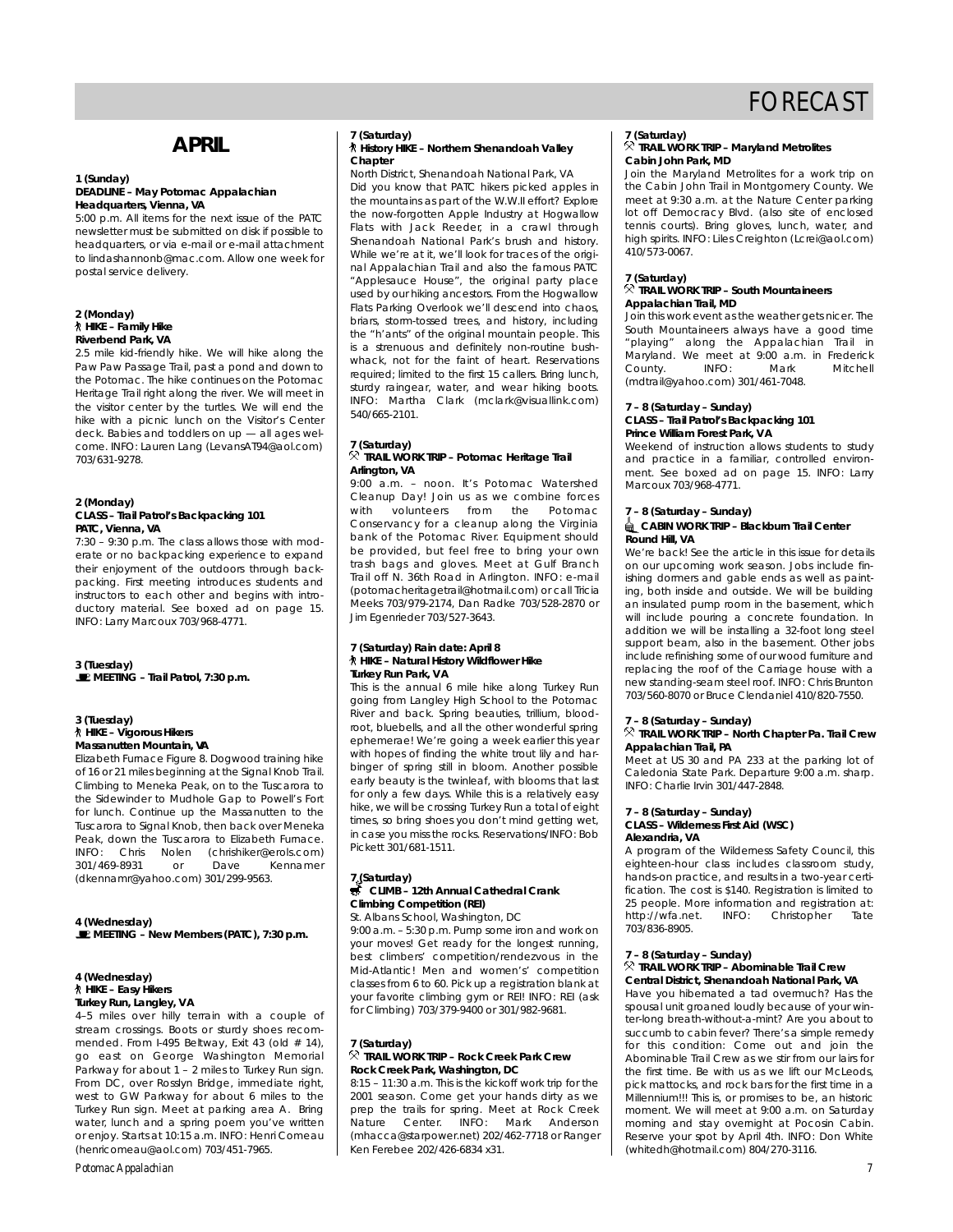## **7 – 8 (Saturday – Sunday) Shaver Hollow, VA**

Hopefully the weather has warmed up by now and we have a few spring wildflowers. Work proceeds on the cabin at a frantic pace trying to get it chinked and doors and windows installed. We still have the summer kitchen enclosed so that we can keep warm in an unexpected spring cold spell. People have been sleeping in the unfinished cabin for several months now, even though it may still be breezy inside without being fully chinked, it is dry. Join us in the completion of this beautiful new cabin and become a part of our outstandnom cabin and become a part of our cabiditation.<br>Indication INEO: Charlie Craf 410/757 6052 ing crew. INFO: Charlie Graf 410/757-6053.

**9 (Monday)**<br> **E** MEETING - New members (Shenandoah **MEETING – New members (Shenandoah Mountain Rescue Group), 7:30 p.m.**

**10** (Tuesday) **MEETING – PATC Council, 7:00 p.m. sharp.**

#### 10 (Tuesday) **1** HIKE - Vigorous Hikers

## **Central District, Shenandoah National Park, VA**

Leading Ridge. Dogwood training hike beginning with the 2000 foot ascent of Leading Ridge to the AT, South to Corbin Cutoff, climbing the Indian Run Trail to Corbin Mountain, continuing on the Old Rag Fire Rd, to the White Oak Canvon Trail to Skyland and the AT north to Crusher Ridge and Skyland and the AT north to Crusher Ridge and descending. About 18 miles with 4000 feet of elevation gain. INFO: Chris Nolen<br>(chrishiker@erols.com) 301/469-8931 or Dave .<br>Kennamer (dkennamr@yahoo.com)  $301/299 - 9563$ .  $30.729996$ 

#### **11** (**Wednesday**) **MEETING – Mountaineering Section, 8:00 p.m.**

**11 (Wednesday) Fort Circle Trail** 

The Easy Hikers will hike about 5 moderate miles, visiting Fort Dupont and Fort Davis on the Anacostia Heights. Meet at 10:15 a.m. at the Fort Dupont Activity Center. Bring lunch and water. Directions: From downtown or I-295 or I-395: Follow Pennsylvania Avenue east across the Anacostia River. At second traffic light turn left on Minnesota Avenue and follow it 0.5 miles to Randle Circle. Go about 180 degrees around the circle and enter Fort Dupont Park. Follow Fort Dupont Drive 0.2 miles to Activity Center parking lot on left. 0.2 miles to Abumiy Center paining lot on left.<br>From Poltway in MD, take evit 11P to Doute From Beltway in MB, take exit 11B to Route 4/Pennsylvania Avenue west towards<br>Washington. Once inside the District line, turn right on Branch Avenue to Randle Circle. INFO: Gary on Branch Avenue to Randre Circle. In St. Cary Abrecht (Gabrechter (Gabrecht) 202/546-6089.

## **11 (Wednesday) REI, Baileys Crossroads, VA**

7:30 p.m. Get outside NOW! The woods are about to burst with spring color. Red bud, bluebells, spring beauties, trillium, and showy lady slipper will bloom during April, and May will bring out azalea and rhododendron. Wildflower photographer, David Lambert, will detail the areas and habitats of each species, discuss identification and photography, and lead you on a visual hike through his stunning images of native wildflowers. INFO: REI his stamling images of native mianemers. INFO: REI<br>702/270.0400

### **14 (Saturday) Tuscarora Trail PA.**

**Tuscarora Trail, PA** For mooting place and other details, call charlie<br>Indo 2017/17 2010 Irvin 301/447-2848.

### **14 (Saturday) Colonel Denning State Park, PA**

**Blue Mountain Section-Colonel Denning State Park** Section (Pa. Rte 233) to Cowpens Rd. 8.6 miles with 1,000 foot elevation gain. We will climb out of Colonel Denning State Park to the top of Blue Mountain and hike south atop the ridge to Cowpens Rd. Some decent views at pipeline cross-Some die trail. INFO: Christopher Firme<br>lings on the trail. INFO: Christopher Firme<br>(bncfirme@innernet.net) 717/794-2855 after 6:00 p . m .

### **14 (Saturday) George Washington National Forest, VA**

Join the crew for our first outing in 2001. Massanutten Crew will be starting another season massanutten Crew will be starting another season.<br>Of hard work on Massanutten Mountain trails.<br>Peserve this date INFO: Mike Sutherland Reserve this date. INFO: Mike Sutherland (msutherland@cox.rr.com) 703/591-8330.

# **14 – 15 (Saturday – Sunday)**

**North District, Shenandoah National Park, VA** A challenge with a view. Creeping sidehill tread on a series of switchbacks on the AT over Hogback Mountain need some attention. Community dinner on Saturday night. Overnight at Rindts House near Front Royal. INFO: Fran Keenan (outdoorsnow@cox.rr.com) 703/938-3973 Keenan (outdoorsnow@cox.rr.com) 703/938-3973 or Jon Rindt (jkrindt@erols.com) 540/635-6351.

# **16 (Monday)**

Potomac Overlook Regional Park, VA Join us for a 4 - 5 mile hike down Donaldson Run to the Potomac Heritage Trail along the Potomac River. Baby backpacks or front carriers required; not stroller friendly. Third time's a charm; this hike not strong time time in the due to weather, so<br>hopefully we will make it there this time. INFO:<br>hauren and a completed there this time. INFO: L a u ren Lang (LevansAT94@aol.com) 703/631-9278.

### **17 (Futures)**

**MEETING – The Futures Group, 7:00 p.m.**

# **17 (Tuesday)**

#### Old Rag, VA

Old Rag Plus. One of SNP's premier routes beginning with a climb up Old Rag descending to retest the legs for an ascent up Robertson in one of the most challenging routes on the schedule. 17 miles and 4000-plus feet of exercise. INFO: Chris Nolen (chrishiker@erols.com) 301/469-8931 or Dave .<br>Kennamer (dkennamr@yahoo.com) Kennamer (dkennamr@yahoo.com)  $30.7299$ 

## 21 (Saturday)<br><sup> $\otimes$ </sup> TRAIL WORK TRIP - Stonewall Brigade **Shenandoah County, VA**

Great North Mountain on the VA/WV state line. Join the Stonewall Brigade at Wolf Gap Recreation Area at 9:00 a.m. to work on a trail in the nearby area. This popular venue offers fine panoramic views of Trout Run Valley from the mountain crest. We will remove and break up rocks in the tread and work on waterbars. Please rocks in the tread and work on waterbars. Please contact me by Wednesday. RSVP/INFO: Hop Long (mgrgnmd@hotmail.com) 301/942-6177.

#### 21 (Saturday) **2 TRAIL WORK TRIP - Rock Creek Park Crew Rock Creek Park, Washington, DC**

8:15 - 11:30 a.m. Have you ever wanted to use a sledgehammer to work your frustrations out? You just might get that chance on one of our work *i*<br>trips. Meet at Rock Creek Nature Center. INFO: Mark Anderson (mhacca@starpower.net) 202/462-7718 or Ranger Ken Ferebee 202/462-7718 or Ranger Ken Ferebee  $202/126.6667$  Mo $\cdot$ 

# **21 (Saturday)**

#### **North District, Shenandoah National Park, VA**

Big Devil's Stairs: See the Stairs like you've not seen it before, from the bottom of the gorge going up. The hike will start at Skyline Drive, go down the trail to the foot of the Stairs, and return up the gorge to the top. This will be approximately a 6 mile round trip hike. Climbing over boulders and up waterfalls will make this hike on the strenuous side. INFO: Susan Bly (sbly@shepherd.edu) INFO: Susan Bly (sbly@shepherd.edu)  $304/258/300$   $7.00$   $7.00$  p.m.

### **21 (Saturday) Tuscarora Trail, Fetzer Gap to Cedar Creek**

Come join the Northern Shenandoah Valley Chapter as we continue our year-long exploration of the Tuscarora Trail. This time we will proceed to the west side of the Shenandoah Valley and explore Little North Mountain area. Come enjoy the wonders of early spring, as we explore both ridge and stream valley on this moderate 6mile hike. INFO: Larry and Rita Bradford mile mile hill of Larry and Rita Bradford.<br>(brodford@chontol.not) E40/4E0.2E71. (bradford@shentel.net) 540/459-3571.

## **21 - 22 (Saturday – Sunday) CABIN WORK TRIP – Vining Tract Crew**

Lydia, VA<br>The Vining Tract Crew meets the second weekend of every month to work on various projects, ranging from cabin repairs on any of the rental cabins on the property, to land management projects, to shoring up historic structures around the property. We've started constructing a small cabin using logs from an old barn; the cabin will be used as a base for future worktrips. Come join us and hoist a log or a hammer, as well as a beer or two, in the cause. Overnight at Conley and Wineberry cabins. INFO: Larry Lang 703/631-9278 windbony cabins. In or Larry Lang 703/631-7278 or Hugh Robinson 703/525-8726.

## **21 – 22 (Saturday – Sunday) Round Hill VA**

We're back! See the article in this issue for details on our upcoming work season. Jobs include finishing dormers and gable ends as well as painting, both inside and outside. We will be building an insulated pump room in the basement, which will include pouring a concrete foundation. In addition we will be installing a 32-foot long steel support beam, also in the basement. Other jobs include refinishing some of our wood furniture and replacing the roof of the Carriage house with a new standing seam steel roof. INFO: Chris Brunton new standing-seam steel room in er en is Branton.<br>702/E40.0070.or Pruce Clondoniel 410/020.7EE0. 703/560-8070 or Bruce Clendaniel 410/820-7550.

## **21 – 22 (Saturday – Sunday) Shaver Hollow, VA**

There should be plenty of wildflowers in evidence now and leaves on trees and bushes. It should be warm enough to work outside comfortably, but not hot enough to cause a lot of sweat. We will still be chinking and installing doors and windows but should have made significant progress on these projects by now. Who knows what else we may be doing! We may be painting the roof if that hasn't been done vet. There is no lack of work to do to finish the cabin, and there is something that almost anyone can do. Whether you think you have any skill or not come on out and we will find have any skill or not come on out and we will find something for you to do. INFO: Charlie Grafi<br>410/757 4052 410/757-6053.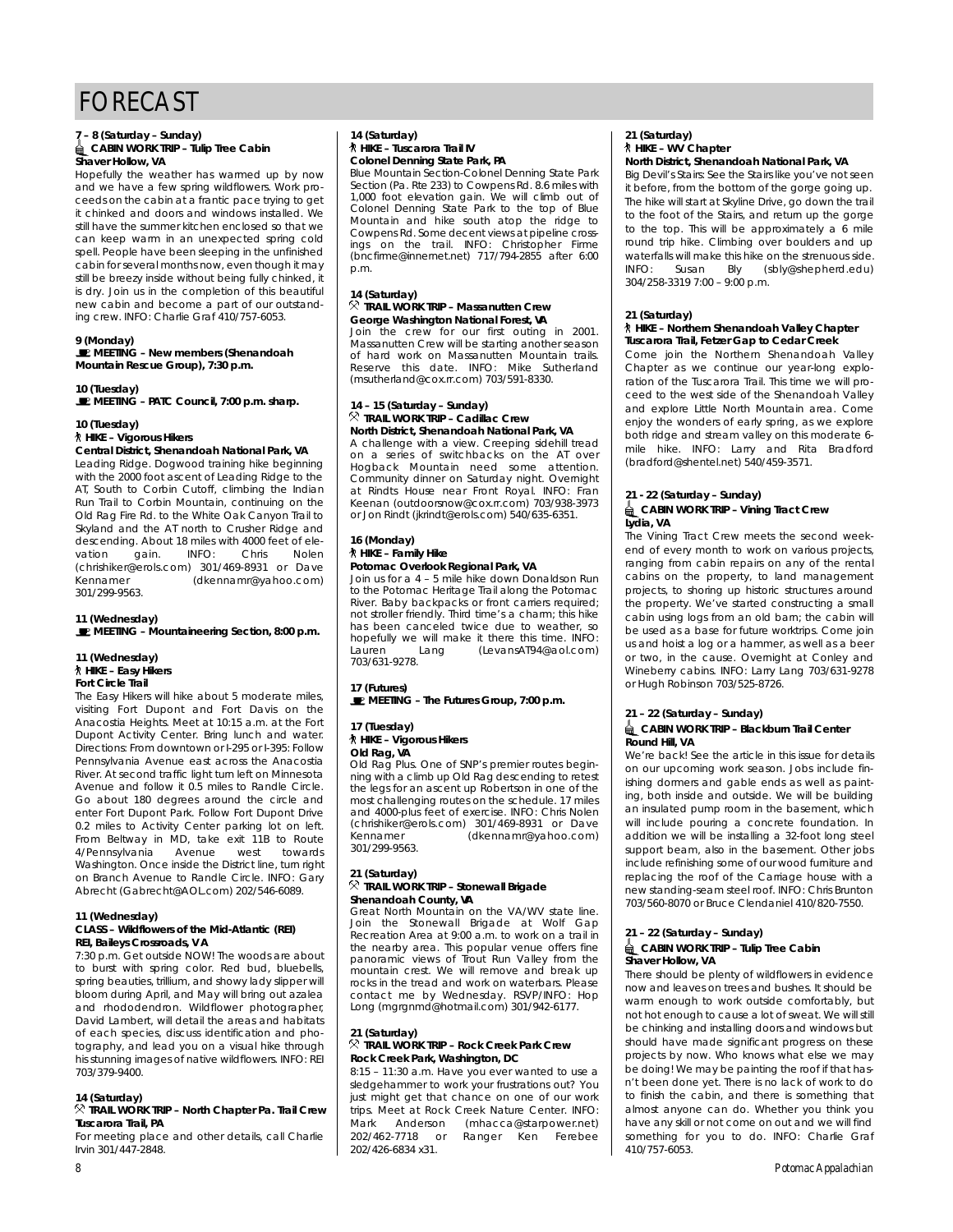#### **21 – 22 (Saturday – Sunday) North District Hoodlums North District, Shenandoah National Park, VA**

Come work on the Appalachian Trail in the north district of the park building and repairing drainage devices and/or rock steps. What's the reward for a good day of hard work? How about an evening around the campfire enjoying a culinary feast from the Mediterranean region! No  $experience necessary - tools provided.$  Bring work gloves, lunch and a smile. Overnight stay at a facility in the park. Come for the day, stay for the evening feast, or spend the entire weekend. The crew meets at 10:00 a.m. at Piney River Ranger Station, milepost 22 on Skyline Drive. RSVP/INFO: George Walters (giwalters@erols.com) RSVP/INFO: George Maltons (gjwalters@erols.com)<br>410/424-2724  $110/426$   $2724$ .

## **23 (Monday)**

#### **Bull Run/Occoquan Trail, VA**

2-mile toddler friendly hike. We will follow the Blue Trail down to Cub Run to the largest stand of Bluebells on the east coast (the park has 75 acres of Bluebells!). There is a great playground nearby where we will go to play and have a picnic afterwhere we will go to play and have a picnic afterwards. Info: Lauren Lang (Lovans AT) redelleem) 703/631-9278.

**24 (Tuesday) MEETING – Shenandoah Mountain Rescue Group (Business meeting), 7:30 p.m.**

#### 24 (Tuesday)

**7** HIKE - Vigorous Hikers **Central District, Shenandoah National Park, VA** 

Rose River. Warm up with a walk up the Rose River Fire Rd. to the unmarked Rose River Cutoff Trail connecting to the Rose River Loop Trail. Climb to the drive continuing south on the AT to the Lewis Fall Trail returning to Big Meadows to return via the Rapidan Fire Rd. and the Dark Hollow Falls Trail. A total of 18 miles and 4300plus feet should be an adequate final test for the Dogwood. INFO: Chris Nolen (chrishiker@erols.com) 301/469-8931 or Dave Kennamer (dkennamr@yahoo.com)  $301/299-9563$ 

## **24 (Tuesday) REI, College Park, MD**

7:30 p.m. Learn to enjoy the outdoors on your terms. Come together with REI's skilled backpacking women to discuss gear and skills with a female focus. Identify how your pack should fit for comfort, and how to pack it, and how to select the best lightweight sleeping bag to keep your feet warm. We'll discuss finding a great destination, planning your trip, and more essentials for feeling planning your trip, and more essentials for feeling commondable in camp and on the trail. INFO: REI  $301/382/3001.$ 

# **25 (Wednesday)**

**Wheaton Regional Park, Wheaton, MD** 

Enjoy a 5-mile hike through Wheaton Regional Park. Meet at 10:15 a.m. near the miniature train station. Bring lunch and water. Directions: exit the beltway (I-495) at Georgia Avenue, north. Go about 3 miles to a right turn (traffic light, shopping center on right) on Shorefield Road. Take a right turn as you enter the Park Road. Take a right turn as you enter the Park and soo the train station. Info: Sonn Giblin.<br>2014/EQE E172 301/585-5172.

### **28 (Saturday) Catoctin Mountain Park, MD**

Catoctin Mountain Park (about 20 minutes from Frederick, Maryland). 4.5 mile hike to the tallest waterfall in Maryland, Cunningham Falls, then a climb up to Hog Rock for some incredible views. Designed for the under-5 crowd, but all ages wel-Designed for the under-5 crowd, but all ages welcome. Info: Lauren Lang (Levans ATT edellectif)<br>709/691 0070  $703,001,227$ 

### **28 (Saturday) Central District, Shenandoah National Park, VA**

Join REI and the Wilderness Safety Council for a moderate to strenuous circuit hike in the Shenandoah National Park Central Section Wilderness Area. We'll cover 12 miles with 2,000 feet of elevation gain. Recommended for experienced hikers, the hike includes Corbin Mountain, Indian Run and Nicholson Hollow Trails, featuring waterfalls, historic cabin remains, great views, and a visit to a PATC cabin. Participants should be in good physical condition and be prepared with water, lunch, snacks, rain gear, and tevas or old sneakers for a few challenging stream crossings. Space is limited. Reservations/INFO: Cathie Space is limited. Reservations/INFO: Cathie<br>Cumming 702/421-7421 wookdovg-8.00 10.00 Cummins 703/631-7421, weekdays 8:00 – 10:00 p.m.

### **28 (Saturday) Tuscarora Trail/Sherman Gap**

Enjoy an 8-mile hike with the Northern Shenandoah Valley Chapter on the Tuscarora and Sherman Gap trails. We'll have a good climb from the trailhead, then hike along the ridge of Massanutten Mountain on this circuit hike. INFO: Gerry Boyd (gerryb@compuserve.com)  $703/281 - 7216$ 

### **28 (Saturday) Turkey Run Park, VA**

Distance: 2.5 or 7.5 miles. This will be a K9Trailblazers joint hike, so well-behaved dogs are welcome as long as you keep them on leash and scoop after them. Meet at Ft. Marcy and hike 2.5 miles on the Potomac Heritage Trail to Turkey Run, or go directly to Turkey Run where the park ranger will lead us on a guided 2.5 mile hike, after which the more vigorous hikers will retrace their steps to Ft. Marcy. You will need sturdy hiking boots for rough trails, and water and snacks for yourself and your dog. Maps, chocolate for people and biscuits for dogs will be provided at the trailhead. INFO: Pat Fuhrer at 301/482-2468 or Jeff Bolognese at 301/1022100 or 301/20091000  $y$ bolo e gatemay.net)  $1107217$ -1104.

## 28 (Saturday)<br><sup><>></sup> TRAIL WORK TRIP - South Mountaineers

# **Appalachian Trail, MD**

Everyone goes home happy and a bit tired from South Mountaineers events. Why not join us? INFO: south Mountaineers events. Why not join us? Info:<br>Mark Mitchell (mdtroll@voboo.com), 201/441 main mitchell (matrallo jahoo.com) 301/461-<br>7040  $70,01$ 

# **28 – 29 (Saturday – Sunday)**

**Northern Peaks Trail, Sugarloaf Mountain, MD** Enjoy early spring on a popular trail on unique Sugarloaf Mountain. The crew will rehab eroded sections of the trail. Water bars and tread improvement are the name of the game. Community dinner on Saturday night. Overnight at Thompson's House near Leesburg. INFO: Fran Keenan (outdoorsnow@cox.rr.com) 703/938-3973 Keenan (outdoorsnow@cox.rr.com) 703/938-3973 or Jon Rindt (jkrindt@erols.com) 540/635-6351.

# **28 – 29 (Saturday – Sunday)**

**Central District, Shenandoah National Park, VA Contral District, Shenandoan National Park, VA**<br>Join us for trail projects in the Contral District Join us for trail projects in the Central District of S N P. INFO: CHARLES HILLON PHONE RESERVED THE METHOD CHARLES HILLON PROPERTY AND MALE AND METHOD AND METHOD A (charleshimor) 203/71-7388.

## **28 – 29 (Saturday – Sunday) Monongahela National Forest, WV**

Moderate point-to-point backpack (about 10 miles total) to a pretty area in the Seneca Creek backcountry of the Monongahela National Forest. Departing Saturday, we will hike about 7 miles to our campsite on Seneca Creek; we will hike out on Sunday. Trip is suitable for beginners. Limit 10. INFO: Dave Wilcox (davewillcox@worldnet.att.net) 703/212-0991.  $($ aavewillcox@worldnet.att.net) 703/212-0991.

## **30 (Monday) Great Falls Park, VA**

Join us for a 3.8 mile hike. Backpacks and frontpacks only; trail is not stroller friendly. We will hike along both sections of the Matildaville Trail, then we will follow the Ridge Trail to the Swamp Trail. This is the best place to spot wildlife in the park, as it is a seldom used trail. The Swamp Trail ends at the Carriage Road which will lead us back to the visitors center. Some sections will be rugged and visitors center. Some sections will be rugged and hilly. Info: Lauren Lang (Lovans Amedellevin)<br>709/691 0070  $703,001,227$ 



## **MAY 1 (Tuesday)**

**Headquarters, Vienna, VA** 

5:00 p.m. All items for the next issue of the PATC newsletter must be submitted on disk if possible to headquarters, or via e-mail or e-mail attachment to lindashannonb@mac.com. Allow one week for to industrial monbothac.com. Allow one week for postal service delivery.

**1** MEETING **MEETING – Trail Patrol, 7:30 p.m.**

2 (Wednesday)<br><u>J</u> MEETING – New Members (PATC), 7:30 p.m. **MEETING – New Members (PATC), 7:30 p.m. Postponed until Thursday, May 10th.**

### 5 (Saturday)<br><sup><>></sup> TRAIL WORK TRIP - South Mountaineers **Appalachian Trail, MD**

Another great event in Maryland, moving rocks and dirt around and being happy it wasn't on vour lawn! We meet at 9:00 a.m. in Frederick County. INFO: Mark Mitchell County. INFO: Many Many Mitchell<br>Inseltation phase same) 201/1/1 7010  $($ manan $\sigma$  yahoo.com/ $)$  301/461-7048.

## **5 (Saturday) G. Richard Thompson WMA, VA**

The tradition lives on! Join Bob Pickett on this annual trek to the trillium fields along the Appalachian Trail in northern Virginia. After a  $\overline{a}$  moderately difficult mile hike up to the ridge line. we'll spend the afternoon hiking through some of the densest stands of trillium known on the east coast. Yellow lady's slippers and a small patch of nodding trillium are also highlights of this trip. And if flowers aren't enough, we'll identify the spring. migrant and nesting birds. For the last four years we've enjoyed a blue-winged warbler, and we always see some scarlet tanagers. If you want to enjoy spring in Virginia, this is it! Reservations/INFO: enjoy spring in Virginia, this is it! Reservations/INFO:  $B_0$   $B_1$   $B_2$   $B_3$   $B_4$   $B_5$   $B_6$   $B_7$   $B_8$   $B_9$   $B_9$   $B_9$   $B_9$   $B_9$   $B_9$   $B_9$   $B_9$   $B_9$   $B_9$   $B_9$   $B_9$   $B_9$   $B_9$   $B_9$   $B_9$   $B_9$   $B_9$   $B_9$   $B_9$   $B_9$   $B_9$   $B_9$   $B_9$   $B_9$   $B_9$   $B_9$   $B_9$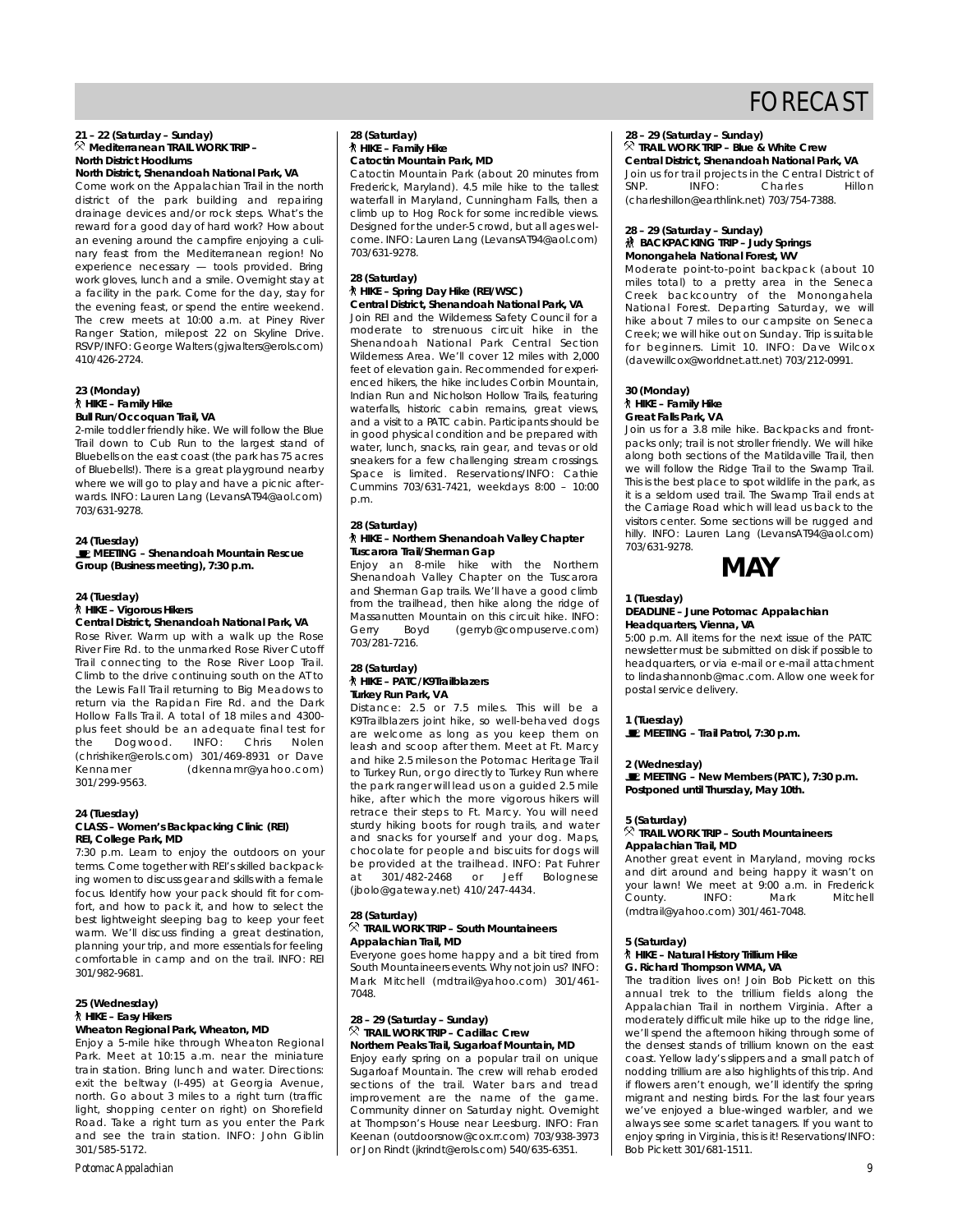### **5 (Saturday) Tuscarora Trail/County Line Trail, VA/WV**

This part of the Tuscarora Trail runs along the ridge of Great North Mountain on the border of Virginia and West Virginia. The trail also runs along the border of Frederick and Hampshire Counties, hence the name County Line Trail. This 8.6-mile hike is of moderate difficulty, but does not contain a lot of elevation change and offers good views of both the Shenandoah and Capon Valleys. Leader/INFO: Judy Smoot and Capon Valleys. Leader/INFO: Sady Smoot (jasmoot@hotmail.com) 540/667-2036.

#### **5 (Saturday) HIKE – 100K/50K One-day (Sierra/MWROP)**

**Washington, DC** by the Sierra Club's Metropolitan Washington Regional Outings Program. The hike starts at 3:00 a.m. at the Thompson Boat Center (near the Watergate) and ends  $-$  much later  $-$  at the American Youth Hostel at Sandy Hook (near Harpers Ferry, WV). Get into training now, and register by April 30. For more information on the 100K/50K and the training hikes check www.onedayhike.org or call the tape recorded hot line 202/547-2326. INFO: Paul Elliott hot line 202/547-2326. INFO: Paul Elliott 703/256-6351.

## **5 – 6 (Saturday – Sunday) Shaver Hollow, VA**

If you like gnats and mosquitoes and other creepy crawly creatures this is the time of year to come out to Tulip Tree Cabin and have a good time. While you are enjoying yourself you might even give us a hand with finishing the cabin. We have such a good time and get so wrapped up in our work that we don't even notice the minor irritation of the airborne bloodsuckers. The smell of Avon Skin So Soft adds to the ambiance of working on a primitive cabin in the woods. Sign up before it's too late to miss the fun. INFO: Charlie Graf too late to miss the fun. INFO: Charlie Graf 410/757-6053.

#### **5 – 6 (Saturday – Sunday) TRAIL WORK TRIP – North Chapter Pa. Trail Crew**

**Appalachian Trail, PA** Caledonia State Park. Departure 9:00 a.m. sharp. Caledonia State Park. Departure 9:00 a.m. sharp. Info: Charlie Irvin 301/447-2848.

## **5 – 6 (Saturday – Sunday) Locations to be determined**

Students try out their new skills on an overnight backpacking trip accompanied by experienced backpacking trip accompanied by experienced  $i$ <sup>1</sup> instructors. In the Larry Marcoux 703/968-4771.

## **5 – 6 (Saturday – Sunday) Seneca Rocks, WV**

Seneca Work Days. Trail work to be done in the north slab area to provide better access. Free camping at the Seneca Shadows campground, site D for trail workers on Friday and saturday nights. Meet in the old parking lot near the footbridge at 8:00 a.m. sharp. A Forest Service Ranger will be present for sign in, which service nanger will be present for sign in, which is important for insurance reasons, so come early. INFO: Greg Christopulos<br>(Greg.Christopulos@do.treas.gov) 703/876-0957 or Bill Wright (william.wright@uspto.gov) 0957 or Bill Wright (william.wright@uspto.gov) 703/860-3752 or 703/305-7792.

### **5 – 6 (Saturday – Sunday) Alexandria, VA**

A program of the Wilderness Safety Council, this eighteen-hour class includes classroom study, hands-on practice, and results in a two-year certification. The cost is \$140. Registration is limited to 25 people. More information and registration at: http://wfa.net. INFO: Christopher Tate 703/836-8905.  $703/800$   $0700$ .

### **5 – 6 (Saturday – Sunday) Central District, Shenandoah National Park, VA**

Do you aspire to curmudgeonosity? Do you balk at your own visage in the mirror in the morning? Do your friends pass you by without so much as a nod of the head? Well, you might as well come out and do some trail rehab work with the Abominable Trail Crew; you're abominable enough, already! We meet at 9:00 a.m. on Saturday morning to plot our pernicious plans for the day, before we charge off into the woods with tools in our hands and gleams in our eyes (okay, so we drink a lot of coffee) for another weekend of fun and frolic moving dirt and stone, for the good of all. If you need help losing weight. you'll get all the help you need when you see what the chef has planned for supper! RSVP by 5/2. INFO: Don White (whitedh@hotmail.com) 804/270-3116. 804/270-3116.

## **7 (Monday) Fairfax County, VA**

3 mile hike along Pohick Creek beginning at the Hidden Pond Nature Center. The trail is a little rugged and muddy. Jogging stroller passable (barely). After the hike we will picnic near the pond and enjoy their great playground. INFO: pond and the end and the end and the lawend and the lawend and the end of the end of the end of the end of the<br>Laurence band and the lawend and the lawend and the end of the end of the end of the end of the end of the end Lauren. Lang (LevansAntre aemeent)  $703703172701$ 

**B** MEETING **MEETING – PATC Council, 7:00 p.m. sharp.**

**10** (Thursday)

**E** MELTING **MEETING – Mountaineering Section, 8:00 p.m.**

#### **MEETING - New Members (PATC), 7:30 p.m.**

## **10 – 11 (Thursday – Friday)** Process (NOVACC)

Easter Seals Camp, Salem, VA

The Recreation and Parks Society of NOVACC is co-hosting the UTAP conference with Beneficial Designs and Easter Seals of Virginia to train individuals in the Universal Trail Assessment Process (UTAP). This means recording trail data such as length, width, grade, cross-slope, and surface type. The data collection is easy, and when complete, will be available to people of all abilities. The trail data will allow users to choose their level of challenge, which is the alternative to paving our beautiful trails. INFO: Ryan Brookes our beautiful trails. Information Brookee (rpkkid@yahoo.com) 703/560-4610.

### **11** (Friday) **MEETING – Northern Shenandoah Valley**

### **Winchester**, **VA**

Join the Northern Shenandoah Valley Chapter for our spring chapter meeting. Lee Sheaffer will present a slide show and talk on backpacking in Wyoming's Wind River Range. Reservations/INFO: Gerry Boyd (gerryb@compuserve.com) Gerry Boyd (gerryb@compuserve.com) 703/281-7216.

### **12 (Saturday) Rock Creek Park, Washington, DC**

8:15 - 11:30 a.m. Make your Mother proud. Give something back to the hiking trails you traverse by helping out the D.C. trail crew before Mother's Day. Meet at Rock Creek Nature Center. INFO: Mark Anderson (mhacca@starpower.net) 202/462-7718 or Ranger Ken Ferebee 202/426-6834 x31.  $202/120$  000  $(100)$ 

### **12 (Saturday) Wardensville, WV**

George Washington National Forest: Tuscarora Trail/Half Moon Mt/Old Mine Rd circuit hike. 8 miles at a slow pace with an elevation change of 1200 feet through varied terrain and to great views. We begin at the intersection of Old Mine Road and Waites Run Road (south of Wardensville, WV), and hike on the forest road until we reach Waites Run. We will then climb the Tuscarora Trail through lots of hemlocks (enjoy them while they last), crossing the run eight times. We'll enjoy a great view at Half Moon Hollow Overlook, and hike on Half Moon Trail until we reach the remains of the old fire lookout tower on ledges of Half Moon Peak. After stopping for five different views, we'll take the German Wilson Trail and hike north down the ravine to the Old Mine Road, returning through beautiful woods to our Road, returning through beautiful meeds to our cars. Info: Than Smith (wsmith@visuallinities.ir)  $5 - 67$ 

## **12 (Saturday) George Washington National Forest, VA**

Join the Massanutten Crew as we rebuild creeping, side-hill tread on the Signal Knob Trail, the ing, side-hill tread on the signal mobilities, the most popular trail in the Massanutten North district. Referred above the comparison of the Sutherland (msutherland@cox.rr.com) 703/591-8330.

## **12 (Saturday) Management** (REI)

**REL Baileys Crossroads, VA** 

10:30 a.m. - 4:30 p.m. Much has been written about wilderness survival skills. Comparatively little attention has been given to avoiding Wilderness survival situations. This class covers prevention, planning, preparation, safety management and risk assessment. Taught by Christopher Tate, Director, Wilderness Safety Council. The class fee is \$75, and includes the course, text and materials, and a copy of Outdoor Leadership, by John and a copy of Catacor Loudoiship, by John.<br>Crobom Docktrotion (INEO, DEL702/270.0400) Graham. Registration/INFO: REI 703/379-9400.

# **12 – 13 (Saturday – Sunday)**

**Central District, Shenandoah National Park, VA Central District, Shenandoah National Park, VA** Join us for trail projects in the Central District of

SNP. INFO: Charles Hillon<br>(CharlesHillon@earthlink.net) 703/754-7388. (CharlesHillon@earthlink.net) 703/754-7388.

# **12 – 13 (Saturday – Sunday)**

## **Blackburn Trail Center near Round Hill, VA**

Join the Crew as we return to the project started in March to rehab the side trail from Blackhurn Trail Center to the AT. It should be interesting to see how this project progresses as we try to make headway through the rocks. Community dinner headway through the rocks. Community dinner on Saturday night. Overnight at Blackburn Trail (outdoorsnow@cox.rr.com) 703/938-3973 or Jon (outdoorsnow@commooni) 703/938-3718-31-301.<br>Dindt (ikrindt@orols.com) 540/625-6251 Rindt (jkrindt@erols.com) 540/635-6351.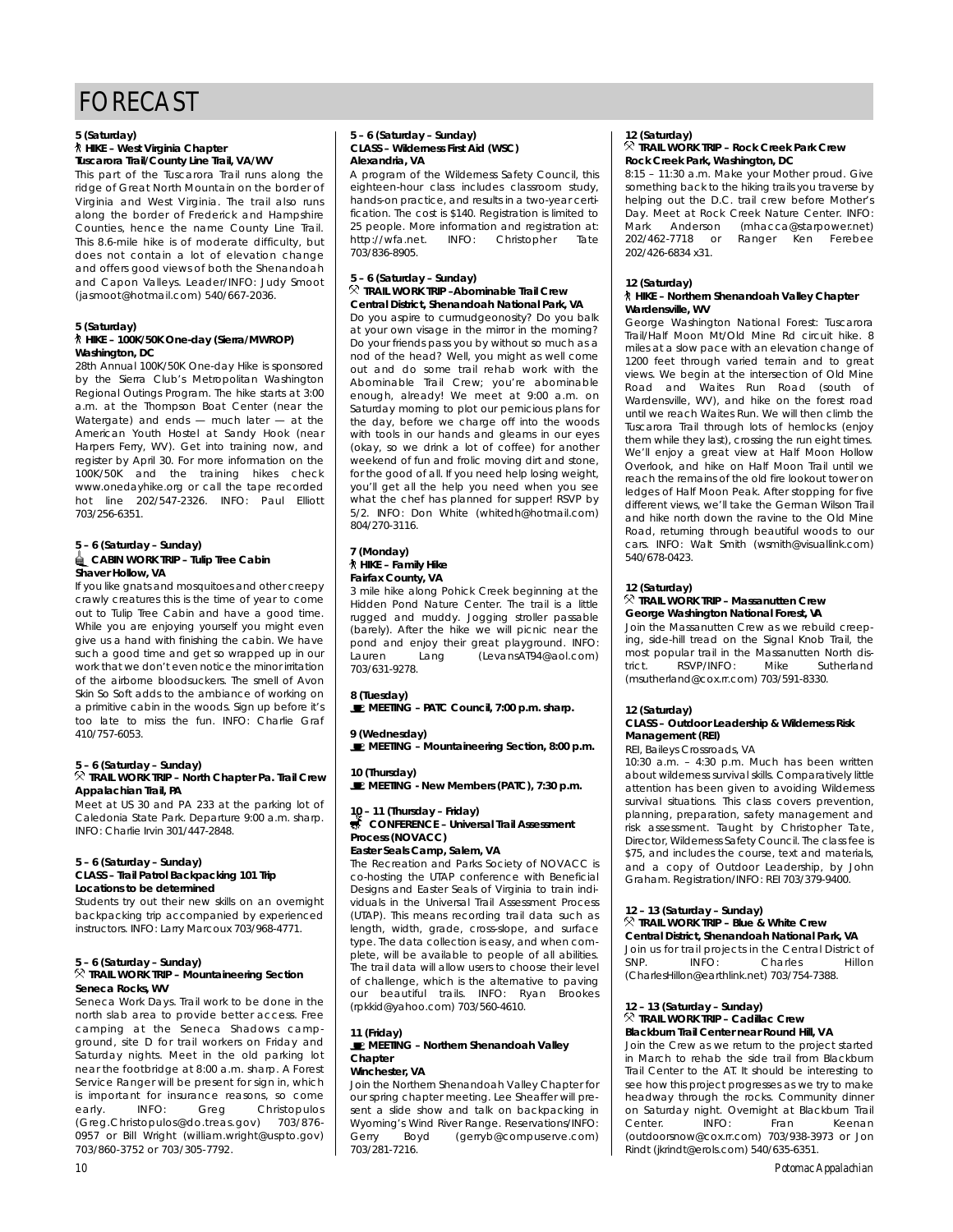14 (Monday)<br> **E** MEETING - New members (Shenandoah **MEETING – New members (Shenandoah Mountain Rescue Group), 7:30 p.m.**

### **15 (Tuesday)**

**MEETING – The Futures Group, 7:00 p.m.**

#### 19 (Saturday)

#### **19 HIKE - Northern Shenandoah Valley Chapter Bear Wallow, Fort Valley, VA**

Our hike is moderately strenuous. We will ascend from near the Elizabeth Furnace Campground to the top of Green Mountain on the Bear Wallow the top of Green Mixing and mountain bike trail in the northern George Washington National Forest. the northern George Washington Stephen Stephen National Form mountains that enclose the northern end of the mounted in the Blue Ridge of the northern Shenandoah National Park. We will ascend about 1000 feet, and will return along the Bear Wallow Trail and a short stretch of the Rattlesnake Trail. The Hike will take about 5 hours. Smithsonian geologist Bill Melson will be along for short comments. and for fielding questions you may have about the spectacular geology of the trail and surrounding mountains. Leader/INFO: Betsy Fowler (eFowler@logicon.com) 540/933-6136  $(703/356 - 8336)$  and leave message. 703/356-8336 and leave message.

#### **19 (Saturday) TRAIL WORK TRIP – North Chapter Pa. Trail Crew Tuscarora Trail, PA**

 $Irvin. 301/447-2848.$  $\sum_{i=1}^{n} \frac{1}{i} \sum_{i=1}^{n} \frac{1}{i} \sum_{i=1}^{n} \frac{1}{i} \sum_{i=1}^{n} \frac{1}{i} \sum_{i=1}^{n} \frac{1}{i} \sum_{i=1}^{n} \frac{1}{i} \sum_{i=1}^{n} \frac{1}{i} \sum_{i=1}^{n} \frac{1}{i} \sum_{i=1}^{n} \frac{1}{i} \sum_{i=1}^{n} \frac{1}{i} \sum_{i=1}^{n} \frac{1}{i} \sum_{i=1}^{n} \frac{1}{i} \sum_{i=1}^{n} \frac{1}{i$ 

### **19 (Saturday) TRAIL MORK TRIP – Stonemall Brigade**

Shenandoah County, VA<br>Great North Mountain on the VA/WV state line. Join the Stonewall Brigade at Wolf Gap Recreation Area at 9:00 a.m. to work on a trail in the nearby area. This popular venue offers fine panoramic views of Trout Run Valley from the mountain crest. We will remove and break up mountain crest. We will remove and break up rocks in the tread and work on waterbars. Row by modification in the long Long.<br>Incremed@botmoil.com\ 201/042.4177  $($ mgrgmmd $\sigma$ notmail.com) 301/942-6177.

## **19 (Saturday) Appalachian Trail, MD**

The weather is so nice this time of year, the woods beckon. Have fun "working" with a jovial group of trail stewards known as the South Mountaineers. Close to home yet away-from-it-all. INFO: Mark Close to home yet away-from-it-all. INFO: Mark Mitchell (mdtrail@yahoo.com) 301/461-7048.

### **19 (Saturday)** Hancock, MD

The fourth mission of the C&O Canal Odyssey will be from Hancock to Williamsport, MD, 17 miles. Meet at 7:30 a.m. at Roy Rogers located on MD 85 in Frederick, MD. A car shuttle is required. RSVP/INFO: Jack Thorsen (thorsen4@Juno.com) T03/339-6716 or William Needham 410/884-9127.

### **19 – 20 (Saturday – Sunday) Shaver Hollow, VA**

The weather should be very warm by now, but it is always a little cooler in the woods. We will be working on any number of projects to try to bring the cabin to completion. We will probably still be chinking and various other things. Whatever we are doing, we will be having fun. RSVP/INFO: are doing, we will be having fun. RSVP/INFO: Charlie Graf 410/757-6053.

## **19 – 20 (Saturday – Sunday) Tuscarora Trail, PA**

We'll hike on Saturday and Sunday and camp at Cowans Gap State Park, Both hikes are moderate to fast pace with some road walking, and are shown on PATC Map K. Saturday's hike of 21.2 miles is from PA State Highway 16 to Camp Harding County Park in Maryland. It includes 3.7 miles of road walking and two stream crossings. Sunday's hike is 10.25 miles, beginning at Camp Harding and ending at Hancock MD, with 1.5 miles of road walking. Bring extra footwear for fording streams on Saturday. Meet at Camp Harding County Park at 9:30 a.m. on Saturday. These are joint hikes with the Susquehanna AT These are joint rimes with the easquehanna At Club. INFO: Mark Press 717/367-2763.

# Tails from the Woods by George Walters **Dogwood 2001**



#### **25 – 28 (Memorial Day Weekend) SPECIAL EVENT – Family Hiking/Cabin**

#### **Shenandoah National Park, VA**

Come join us for a kid-friendly weekend at Schairer Cabin. We will be hiking about 3 miles near Ivy Creek on Saturday. On Sunday we will hike 6.5 miles along Doyle River and Jones Run, passing by 3 waterfalls. We will have family-style community dinners and breakfasts. Designed for families with young children. Sign up early space is very limited! INFO: Lauren Lang space is very limited! INFO: Lauren Lang  $\sum_{i=1}^{n}$ 

### **26 – 27 (Saturday – Sunday) Vining Tract near Stanardsville, VA**

Have a need for some extensive yard work on one of the most popular and scenic PATC Tracts? Join us for a little tree work, brush clearing, and trail development. Community dinner on trail development. Community dinner on saturday night. Overlight at PATC's Mutton Top Cabin. INFO: Fran Keenan<br>(outdoorsnow@cox.rr.com) 703/938-3973 or Jon (outdoorsnow@cox.rr.com) 703/938-3973 or Jon Rindt (jkrindt@erols.com) 540/635-6351.

**29 (Tuesday) MEETING – Shenandoah Mountain Rescue Group (Business meeting), 7:30 p.m.** ❏



The Dogwood Half Hundred, to be held<br>on Saturday, April 21, requires enthusiastic volunteers to ensure its successful operation. he Dogwood Half Hundred, to be held on Saturday, April 21, requires enthusias-

While we have already filled most of the checkpoint positions, we continue to need more people to assist at breakfast at Powell's Fort Camp on Saturday morning; to man critical trail junctions on the Dogwood route; and to transport water and other supplies by truck or SUV from northern Virginia to the Base Camp.

Please consider contributing your time and enthusiasm. You will have a great experience and will help to maintain a renowned PATC tradition.

Prospective volunteers should contact Ric Francke, the Dogwood director, either at 703/356-2106 (evenings until 10:00) or at fbfrancke@aol.com. ❏

*—Ric Francke*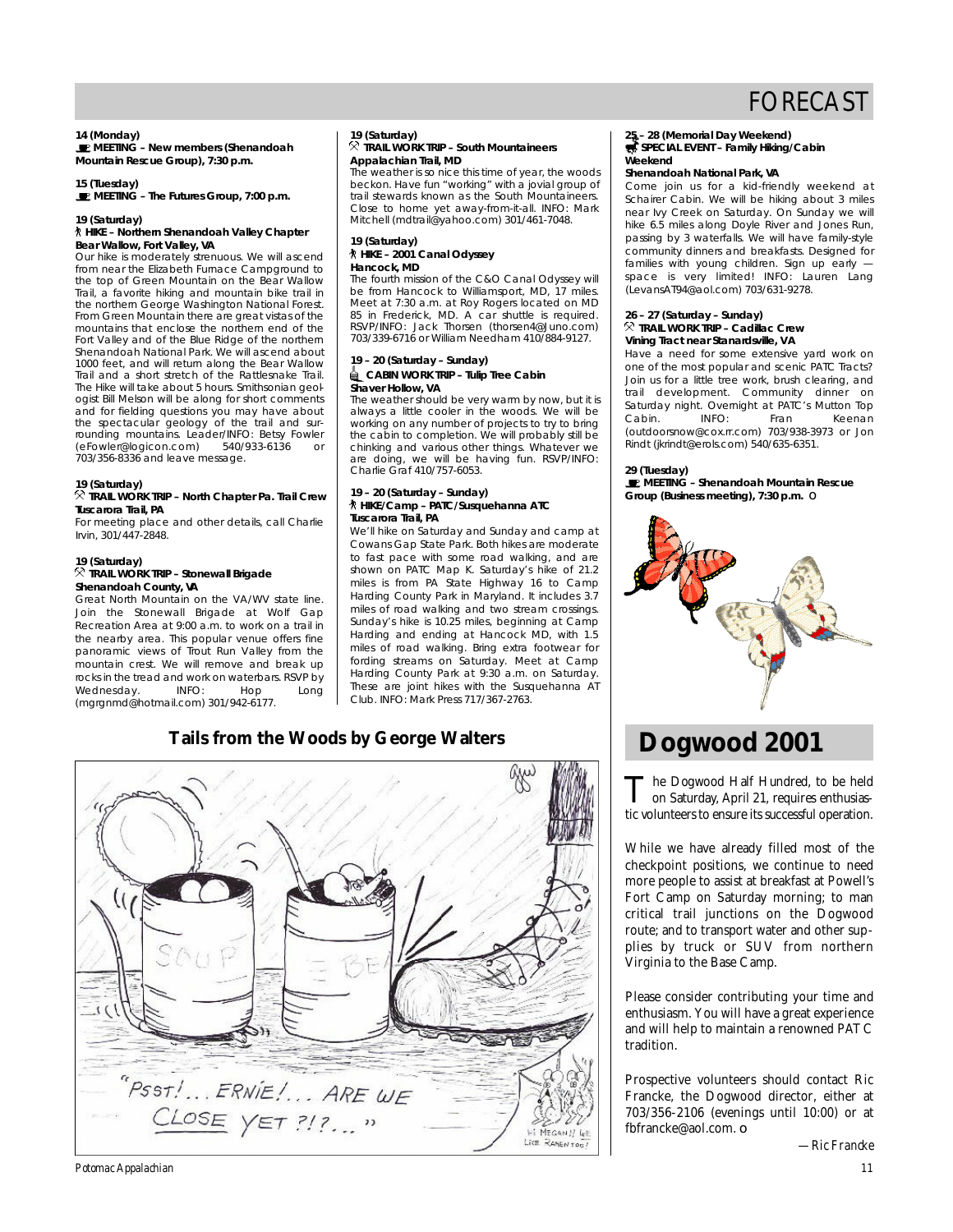#### **NEW NOTICES**

**FREE QUAD MAPS** PATC received a donation of quad maps of various places in rural VA & WV. Most are dated in the late 1960s but some have been photo revised in 1978. The box is in the reception area for perusing during evening reception area for perusing during evening<br>office hours and you may take any that you wish.

**BARGAIN FOR A BACKPACKER:** Scarcely used copy of Trekking in the Patagonian Andes by clem Lindemayor (Lonely Planet, 1998. \$17.98) offered for \$10.00 plus delivery costs. Patagonia is a spectacular backpacking area much used by South Americans and Europeans, but seldom by South Americans and Europeans, but seldom by North Americans. Paula Strain, 301/340-6895.

**HIKE LEADERS WANTED:** The ATC biennial conference for 2001 will be held on July 14-20 at Shippensburg University, Shippensburg, Pa. Katie Jones, the hikes committee chair, needs hike leaders. To find out more, access the Susquehanna Appalachian Trail Club website at www.libertynet.org/susgatc.or the ATC website at www.appalachiantrail.org/about/biennial.html. Or you can reach Katie at jonesk@dickinson.edu, Or you can reach Katie at jonesk@dickinson.edu, 717/249-6727. Tom Johnson

**THE POTOMAC APPALACHIAN TRAIL CLUB** is a participant in the prestigious Mobil/Exxon award for an 8-week non-profit paid college intern (we hire) who is to work on something related in his/her major field. If you have a candidate, please tell Wilson immediately. They must be hired by May 1. We, of course, would like them hired by May 1. We, one thing useful, like data-base<br>management, for PATC. Email Wilson Riley at<br>MPiley1226@AOL.com

where the community of the community.

**'WALKING HOLIDAYS.** This is an invitation for you to join a small party and enjoy a week 'Exploring the Lake District' or 'Discovering the History of Northumbria' in England. The holiday dates are August 18-25 and September 8-15 for the Lake District, and June 30-July 7 for Northumbria. District, and June 30-July 7 for Northumbria. INFO: Derek Teasdale 0044/191-2520752;

DTeasdale1@aol.com, or http://members.aol.com/DTeasdale1/

**INTERNSHIP OPPORTUNITY** - The Tuscarora Trail trail, traverses the scenic Shenandoah Valley near Tom's Brook, Va. Since its establishment in the early 1970s, PATC has been working in partnership with local communities, land management agencies, and property owners to monitor and maintain the trail. Unlike trail systems on public park or forest lands, the Tuscarora Trail trayerses a mix of both public and private lands. In some areas the trail is routed along VDOT rightof-way. A steering committee has formed to assess options for rerouting the trail, linking historic sites and community facilities through an off-road alternative

The steering committee has requested the assistance of a summer intern to help with base mapping and corridor assessment work this summer. The position will be located at the Town of Woodstock, Va. The committee is looking for a commitment of 10 - 20 hours per week for the months of June - August 2001. Hours are flexible. A stipend of \$1,000 is available to cover expenses. Please send letter of interest that includes a summary of GIS mapping skills and experience summary of Gairly Bradford, 135 North Main Street,<br>Woodstock, VA 22664, prior to May 1, 2001. For<br>more information contact: Ursula Lemanski at<br>304/535.4018 304/535-4018.

**HIKES**<br>**LOOKING FOR HIKING PARTNER:** I'm planning to hike the Virginia portion of the AT this May. Looking to hook up with willing hiking partner on Looking to hook up with willing hiking partner on this excursion. Call Mark B. Hampshire at 303/770-2082.

# NOTICES

**28th Annual 100 Kilometer Serry, W. VA.**<br>
28th Annual 100 Kilometer of the Sierra<br>
28th Annual 2001 Sponsored by the Sierra Club's Metropolitan Washington Regional Outings Program. The hike starts at 3 a.m. at the Thompson Boat Center (near the Watergate) and  $ends$   $-$  much later  $-$  at the American Youth Hostel at Sandy Hook (near Harpers Ferry). Along the trail, you'll get food, drink, and first aid at manned stations, along with wildlife sightings, the company of fellow trekkers, and visits from bike patrols. At the hostel, you'll get a warm welcome, dinner, and some rest. If you're not sure you can manage the full 100K, sign up instead for the Semi-100K and do just the second half of the hike. You'll start  $31.25$  miles from the hostel (near Edwards) Ferry Lock across the Potomac from Leesburg) at 10:30 a.m. and join the 100K-ers en route. The at 10:30 a.m. and join the 100 contracted the preparation. Get into training now - and register by April 30. For more information on the 100K/50K and the training hikes check the web: www.onedayhike.org or call the Sierra Club's www.oneday.line.org or call the Sierra Club's<br>tape recorded hotline: 202/547-2326

**HIKE FRANCE - Fall 2001:** Hike memorable seg-<br>ments of approx. 90 kilometer foothill, country roads, forests, on East side of historic WW I German-French "front". RON in villages. Begin o/a September 23, 2001, in Bescanson (Doubs Province). From high-detail maps, identify and reach various firing locations of a specific USA artillery unit, cited for effectiveness, and inspect. artiacity and inspective for effective control in the mounts.<br>Up-close, firing targets, some on mounts. exhibits and preserved French and German "impregnable" fortifications, e.g., Hindenburg line, near Verdun. Small support-vehicle always to accompany. Max three senior-age men to join jogging, upper-senior man. Contact Stu join jogging, upper-senior man. Contact Stu Harbour at 703/280-5215.

#### **FOR SALE**

**THE FIRST ISSUE OF FLORIDA HIKER, a full-color quarterly magazine for hiking enthusiasts of the** state, has been on sale since January at \$5.95. Copies and subscriptions (at \$23.60) available from Florida Hiker Magazine, Box 3212-NP, Geneva, FL 32732. Collectors of hiking memorabilia may want to get the first issue before it bilia may want to get the first issue before it becomes a rarity.

FOR SALE. Walrus Rapeede XV two-person, four-<br>season backpacking tent, with "foot print." Used only one week, but we found our original tent. mislaid in moving and don't need this one. misland in moving and don't help cound cloth,<br>now \$150. INFO: Mike Field at 301/644-1445, or<br>field3@worldpet att pet molde *i* molden.att.net

#### **VOLUNTEER OPPORTUNITIES**

GENERAL COUNSEL. Due to unexpected resigna-<br>tion, seeking volunteer attorney to serve twoyear term (2001-2002) as General Counsel for the Club. As member of the Executive Committee, provides general legal affairs advice to the President, Officers, Council, and Standing Committees on an as-needed basis: coordinates with other volunteer attorneys on Trail Lands Acquisition and Land Management committees concerning acquisition of fee simple and easement interest property rights and other land issues; maintains roster of legally trained Club members to constitute a legal committee for special projects, as necessary. INFO: Walt Smith at 703/242-0693, or walt Smith at 703/242-0693, or<br>wsmith@visuallink.com

**HELP PATC CELEBRATE ITS 75TH ANNIVERSARY IN** charge of planning. INFO: mcdermottj.aimd@gao.gov

LIBRARY HELP WANTED.Some of the call labels on books are loose or falling off. I would like to get them covered with clear, sticky, adhesive labels before the renovation work starts and the books are handled a lot. Easy but labor intensive; can are handled a lot. Easy but labor intensive; can<br>be done evenings 7-9 p.m. INFO: Carol<br>Niedzialek at 301/949-979 or niedze@erols.com

 $n = 0$  .  $n = 0$  .  $n = 0$ 

**PUBLIC AFFAIRS CHAIR.** Seeking person to oversee the Club's public relations and information programs. Coordinates with the VP Volunteerism & or<br>President when issuing official Club statements to the media and appropriate government agencies. Assists Sections and Chapters with public relations activities and coordinates official Club participation in public events of special interest to the Club INFO contact Walt Smith wsmith@visuallink.com or 703/242-0693

**THE SALES OFFICE** is looking for volunteers inter-<br>ested in working as little or as long as you can  $m$ anage it  $-$  Monday through Friday between 9 and 5 p.m. If interested, please contact the Sales Coordinator, Maureen Estes, by either call- $\overline{a}$  ing headquarters at 703/242-0693, ext. 19 or by ang headquarters at 703/242-0693, ext. 19 or by<br>e-mail at patcsales@erols.com.

**PATC OVERSEERS** get big discounts from the following merchants who support our volunteer programs: Blue Ridge Mountain volunteer programs: Blue Ridge Months.<br>Sports (Charlottesville, Tidewater)—20%,<br>Hudson Trail Outfitters (Metro DC)—15% The Trailhouse (Frederick, Md.) $-15\%$ , Casual Adventures (Arlington, Va.)-10%, Campmor (mail order via PATC HQ)-10%. Check the back page of the PA for the Check the Back page of the Pattern overseer<br>Check trail, cabin, and shelter overseer a 10% discount from Blue Ridge Mountain Sports. Be sure to have your membership Sports. Be sure to have your membership ID or overseer ID ready when you shop.

SHEN AN DOAH MOUNTAIN RESCUE<br>GROUP (SMRG) is seeking people interested in wilderness search and rescue. New member orientation rescue. The meetings are held every month at<br>PATC headquarters. No experience is<br>necessary INFO: SMRG Operations necessary . INFO: SMR G Oper ation s 703/255-5034, th en press #5.

**NOT INTERESTED IN WORKING IN THE** ous need for Headquarters Volunteers willing to help out with a variety of<br>tasks from manning the sales desk in the evening, to providing typing or office support. It takes a lot more than trail workers to keep the Club going! INFO: Wilson Riley, wriley1226@aol.com 1.1. O. *Wilson Riley, Willey Lessesingen*<br>or 703/242-0693, ext.11.

#### **OTHER OPPORTUNITIES**

*"As a public service to its members and partners, jects which offer volunteer opportunities. Because these are not PATC projects, PATC urges* you to contact the individual(s) listed below to *you to contact the individual(s) listed below to project leader qualifications, and the sponsoring p progenizations policies and procedures (including* training and insurance coverage), to determine *training and insurance coverage), to determ i n e whether it is appropriate for you."*

**SENECA CREEK BACKCOUNTRY TRAIL PROJECT**-see above article for more details.

**THE JAPANESE WALKING ASSOCIATION** and the Yomiuri Shimbun are preparing for "Trans-America 2001". Hoping to promote better cul-America 2001". Hoping to promote better cul-tural and international understandings between

*See Notices, page 13*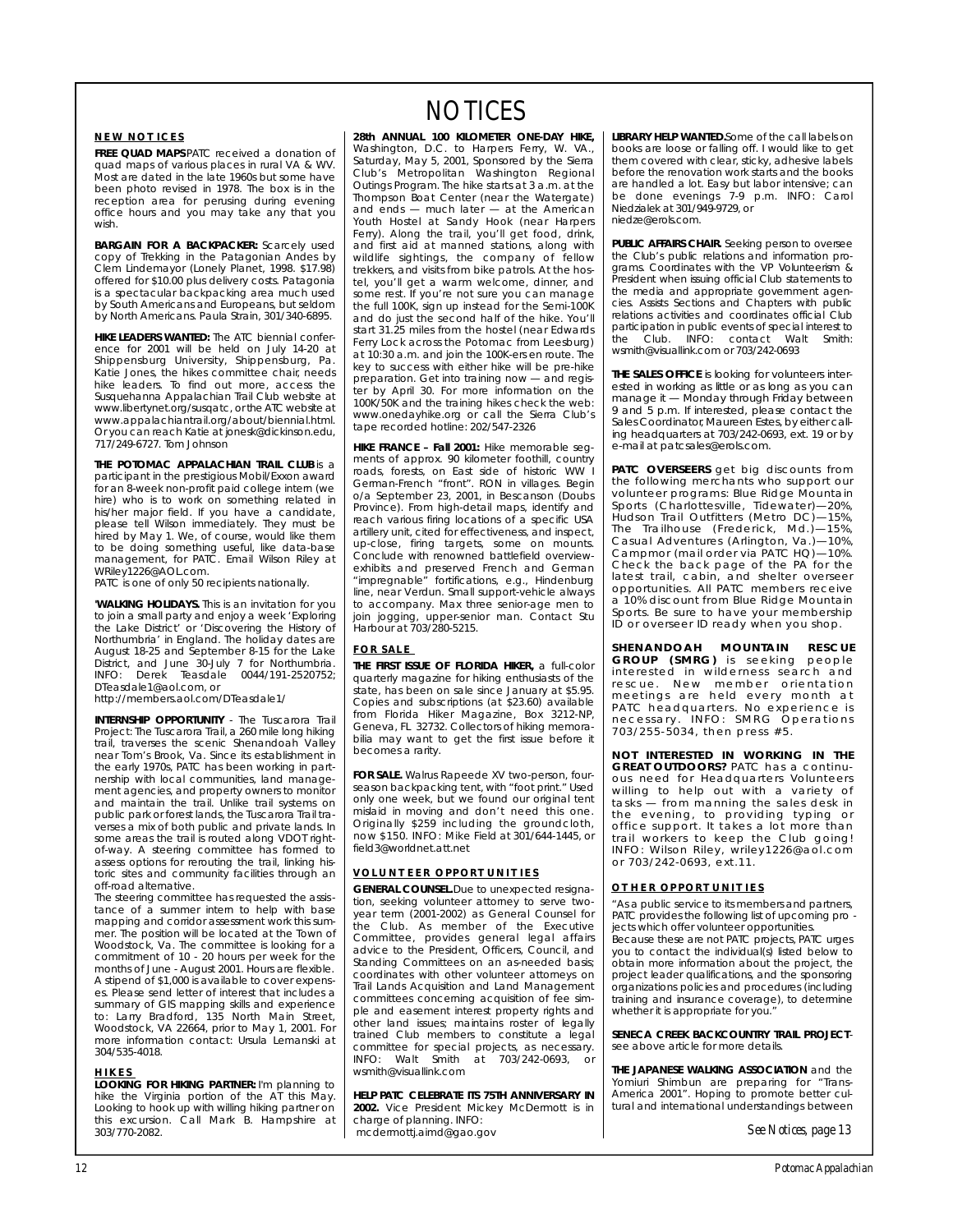# **Seneca Creek Backcountry Trail Maintenance Project**

T Monongahela National Forest, is organizing a trail mainte-The West Virginia Trails Coalition, in coordination with the nance project in the Seneca Creek Backcountry area. A crew of 15 Americorps NCCC (National Civilian Community Corps) volunteers will be housed in the Shot Cherry cabin and will work on the p roject for three weeks, beginning May 20. Volunteers from the West Virginia Highlands Conservancy will also help for parts of the project.

Work will take place with some Forest Service direction on many of the trails in the area that are in need of improvement. Two of the more well known trails are the Seneca Creek and Allegheny Mountain trails, but there are many side trails as well. Work will include waterbar construction and replacement, blowdown removal, cleaning diversion ditches, stoning wet areas and stream crossings, and signage improvements. There have been footbridges that have been washed out in past floods and some of these may be replaced if there is adequate funding. With many volunteers, there may be work going on in more than one location on a given day.

# **SNP and JMU Join Forces in Earth Science Project**

Shenandoah National Park, VA<br>Shenandoah National Park National Park, VA—<br>National Park Superintendent Douglas K. Morris announced that James Madison University (JMU) and Shenandoah National Park have received a \$40,000 grant under the Dwight D. Eisenhower Professional Development Program through the State Council of Higher Education in Virginia. The grant will fund a project called "Great Outdoors, Digital Indoors."

Through the grant, JMU will host a twoweek summer institute during which middle and high school earth science teachers will visit four locations in Shenandoah National Park. There Park education staff members will instruct teachers in using lessons from Exploring Earth Science in Shenandoah National Park - An Integrated Curriculum for Grades 7-12. Teachers will take data collected in the Park and learn how to analyze it using Geographic Information System (GIS) technology and computer software at JMU. Teachers will return to their classroom with both data and software to bring these new ideas and techniques to their students.

Shenandoah National Park – with its deciduous forests, craggy peaks, and mountain streams – is an ideal outdoor classroom for the study of earth science. As Lee Norford from Pence Middle School states, "It's a

classroom without walls, a place where students are challenged and encouraged. I come here year after year and never cease to be amazed by what the students gain from this field experience." Students themselves find that the field work and hands-on science allows them to directly apply what they have learned in the classroom towards real life situations. By linking field science and computer technology, this project builds upon the strengths of the two partners to enhance science education for Virginia students. The program supports the Virginia Science Standards of Learning and National Science Education Standards.

For further information call Kathleen Harter at Shenandoah National Park 540/999-3489 or Bob Kolvoord at JMU 540/568-2752. ❏

*—Jack Reeder*

#### *Notices, from page 12*

the United States and Japan, a group of 14 young<br>Japanese will walk 5000 kilometers across the US. The group will begin on March 30 at Mount Vernon, making stops in cities and towns throughout the country. The group will conclude "Trans-America 2001" on<br>September 8 in San Francisco by celebrating the 50th Anniversary of the San Francisco Peace Treaty, when Japan offimodify, mich supernome

PATC volunteers can come for any part of the duration of the project. Volunteers will need to camp if staying for more than one day, as the cabin will be filled by the Americorps members. Spruce Knob Lake is a developed campground nearby with water, electric hookup, and pit restroom facilities. Also nearby is the Gatewood group campground. In addition there are many dispersed primitive sites found along the roads and especially along the trails in the area. Though not required, volunteers may want to bring along any kind of trail maintenance tools they may have, in case of large numbers.

There will be a posting outside of Shot Cherry Cabin, during the project duration, explaining what trail the work is taking place on for each day. Shot Cherry cabin is located on FR 112. If coming from Spruce Knob Lake, turn right at the first intersection. (Bearing left will lead to the Seneca Creek trailhead and the road to Spruce Knob.) This is FR 112. The cabin will be seen on the left a short way down the road.

For more information please contact: Justin Thaine, WV Trails Coalition Field Coordinator, Potomac Headwaters region 304/267-8953, ext. 3321 or email jtthaine@hotmail.com. ❏

## **Fifth Year of Keystone Trail Crew Set**

Keystone Trail Crew, sponsored by KTA, will have three weeks of trail maintenance in the month of June. The work week this year will run from Wednesday through Sunday. The dates are June 6 through June 10, Terrance Mountain Trail; June 13 through June 17, Chuck Keiper Trail; and June 20 through June 24, Mid State Trail. Meals and lodging/campsites will be provided. If you can spare a week, volunteer a weekend, or come for just a day or two, please think about signing up. No volunteer will be turned away. Forward all inquiries to Joe Healey, 93 Cedarwood Drive, Laflin, PA 18702, e-mail jnlhealey@aol.com or feel free to call at 570/655-4979. Detailed information and a map directing you to the respective lodging/campsite will then be forwarded.

international community. For more information on<br>"Trans-America 2001" visit: mans-America 2001 had a www.yomiuri.co.jp/inpaku/english.htm

*Notices are published free of charge for PATC members only. PATC cannot vouch for any advertisement or personal notices* unrelated to hiking will be accepted. Deadline for inclusion is the first day of the month preceding issuance of the newslet ter. Notices will be run for 3 months unless

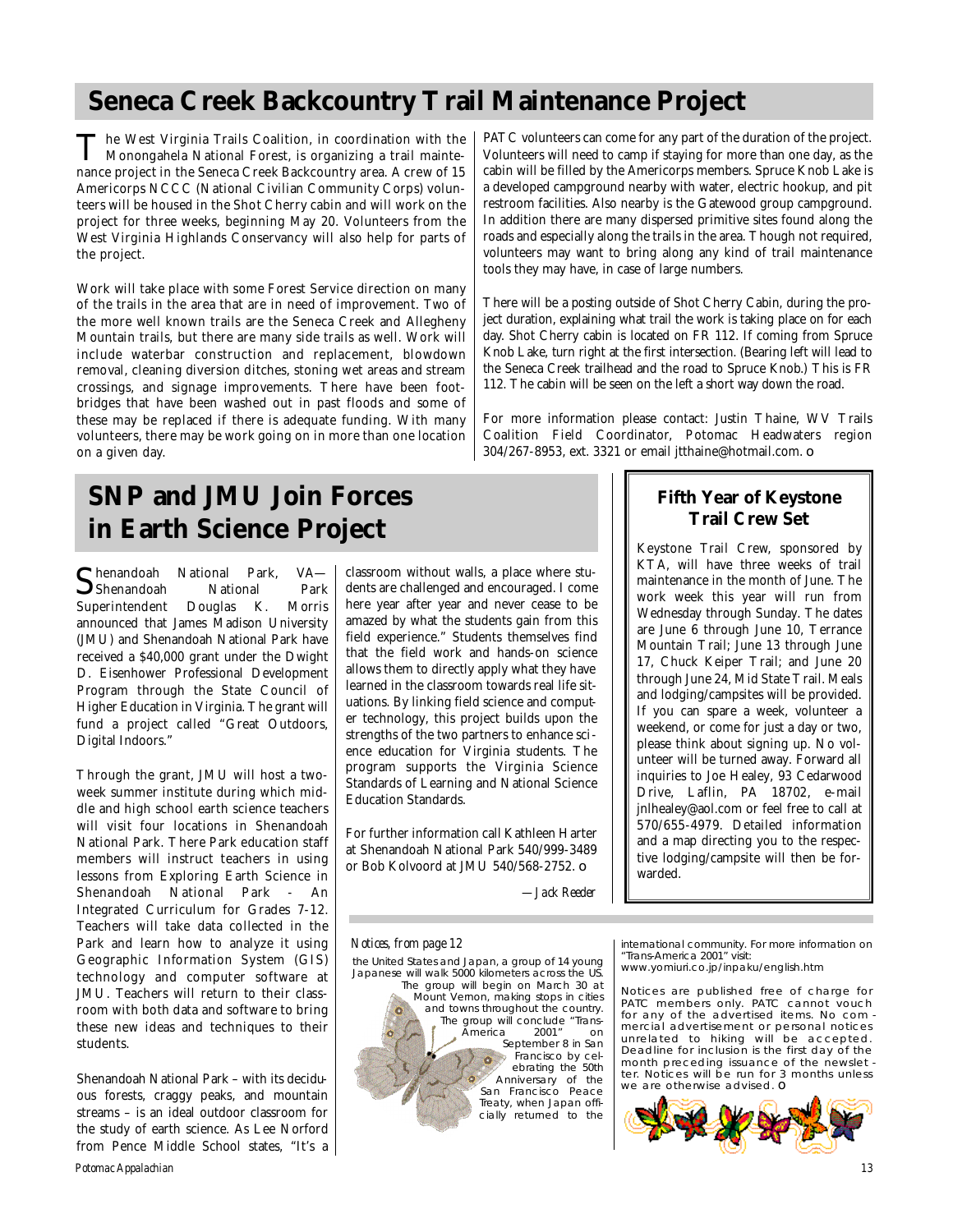# **Trailhead**

February featured cycles of a few warm<br>days followed by a few cold days with days followed by a few cold days with some snow. A number of overseers have taken advantage of the warm days to visit their trails and clear the normal winter residue. Hopefully we may escape a major ice storm this year with memories of February 1998 lingering in the back of everybody's mind. Precipitation has been below normal but who knows what the spring months will bring.

## **New Trailhead Proposed**

In early February, a number of PATCers met with President Walt Smith to walk over the Per-Lee/West Tract near Madison, Va. and discuss land/forest management and potential trails. The tract borders the SNP and will contain the John's Rest and Rosser-Lamb cabins that are currently under construction. Kerry Snow (SOT) and Shawn Green (Park Service) led one group that flagged a potential trail route from Rosser-Lamb into the Park where it joined the Pocosin Fire Road and thus would link with the Park trails system. The ultimate plan is to establish a new public access trailhead near John's Rest with a trail that crosses PATC property and enters the Park. This is a cooperative effort with the Park Service and represents an exciting development since we have been losing trailheads into the Park in recent years due to problems with landowners and property development. The project will take several years to complete and require a lot of trail crew sweat.

## **Annual Trails/Forest Service Meeting**

On February 24, the PATC held its annual planning meeting with the representatives of the Lee District of the U.S. Forest Service. The Club maintains trails in the Great North Mountain area, and along the Massanutten ridge. The meeting was attended by the SOT, Trails Coordinator Heidi Forrest, PATC District Managers Bill Schmidt, Hop Long, and Mike Sutherland, and Forest Service representatives Don Sawyer, Wade Bushong, and Dean Kelley.

Among topics of discussion was this year's Massarock Trail Crew. The dates for this year's crew will be June 10-15, June 17-22, September 9-14 and September 16-21. With some luck (and a load of sweat), this year's crew will complete the Massanutten West Trail, a long trail began in the late 1980s that will serve to create a very long loop trail along the high ridges. Don Sawyer expressed his gratitude with the efforts of



the PATC crews, and hopes to plan a dedication ceremony that will honor the Club and the Massarock Crew members. PATC members who are interested in joining the crew this year, should contact Heidi Forrest. The Crew always fills early, so reserve a spot as soon as possible. The Supervisor of Trails offers his thanks to the Lee District for hosting a very productive meeting (and great lunch) at their Edinburg headquarters.

## **SNP North Distric Saws At Work**

On February 3, overseers Dick Dugan, Tom Ryan and Bill Spach along with DM's John McCrea and Bernie Stalmann came out of winter hibernation and went to work. Bill and Bernie cleared the upper Piney Branch, Pole Bridge Link and Sugarloaf trails while John, Dick and Tom worked on the AT from the Thornton River Trail north to Elkwallow and from Hogback overlook south to Rattlesnake Point. Because of impending darkness, they all then teamed up to work near the Drive on the Elkwallow Trail. Approximately 60 trees were removed in this effort.

The next weekend overseer Liles Creighton and John McCrea worked the section from Compton Gap north toward the Park boundary at Possums Rest. They spent Sunday removing 17 trees obstructing the AT.

## **Pick Your Theme**

North District Hoodlums are planning another year of "theme" work trips on the third weekend of each month. The work trips will involve treadwork on the AT followed by feasts from around-the-world at the "Hoodlum's Hacienda", Indian Run Hut. Look for Mediterranean, Mexican, French, and Cajun work trips, to name a few!

## **New Caretakers At Blackburn**

This year's caretakers, Terry Shaw and Amber Grunau, will move into the Blackburn Trail Center in early March. They are both thru-hikers and actually met on the AT during their hike! Their job at Blackburn is to meet and greet hikers, keep the Center, grounds and campground clean and tidy and do small jobs as needed. They will be happy to meet Club members and give them a tour of the property.

## **Blowdowns For President's Day**

The Blue and White weekday crew found some winter sunshine on President's Day with a trip up Cedar Run. Searching for the never elusive Blowdownus Shenandous, the team of Dueweke, Hallet, and Hillon cleared several mighty oaks from the upper reaches of the trail. Determined to make as few handsaw cuts as possible on this wilderness trail, the crew applied the timeworn lessons of Archimedes and levered the large logs off the treadway. Finishing up at a still daylight 5:30 p.m., we couldn't help but notice that the days are getting longer.

## **Tuscarora Relos**

During the last weekend of February, the Cadillac Crew made very good progress on what it expects will be a couple of short Tuscarora Trail relocations to be completed this year. The first of these, south of Gore, Va., and US 50, will move the trail uphill on Great North Mountain into a legally protected route. This route follows along the northern end of PATC's Haynes easement and then turns downhill into a wooded 23+ acre lot that PATC already owns on the outskirts of Gore.

The second relocation is expected to be a quarter-mile extension from the southern end of the 12.6 mile Shockeys Knob reloca tion that was opened last July, over to Little Brush Creek. Although quite scenic, this segment is still awaiting approval from the two landowners involved. PATC still hopes for an additional relocation of the trail along Little Brush Creek down to the Siler Country Store.

Since the Cadillac Crew does not have additional work trips scheduled on the Tuscarora Trail before July, overseers and other volunteers who are interested in working on either of these relocation projects before then are encouraged to contact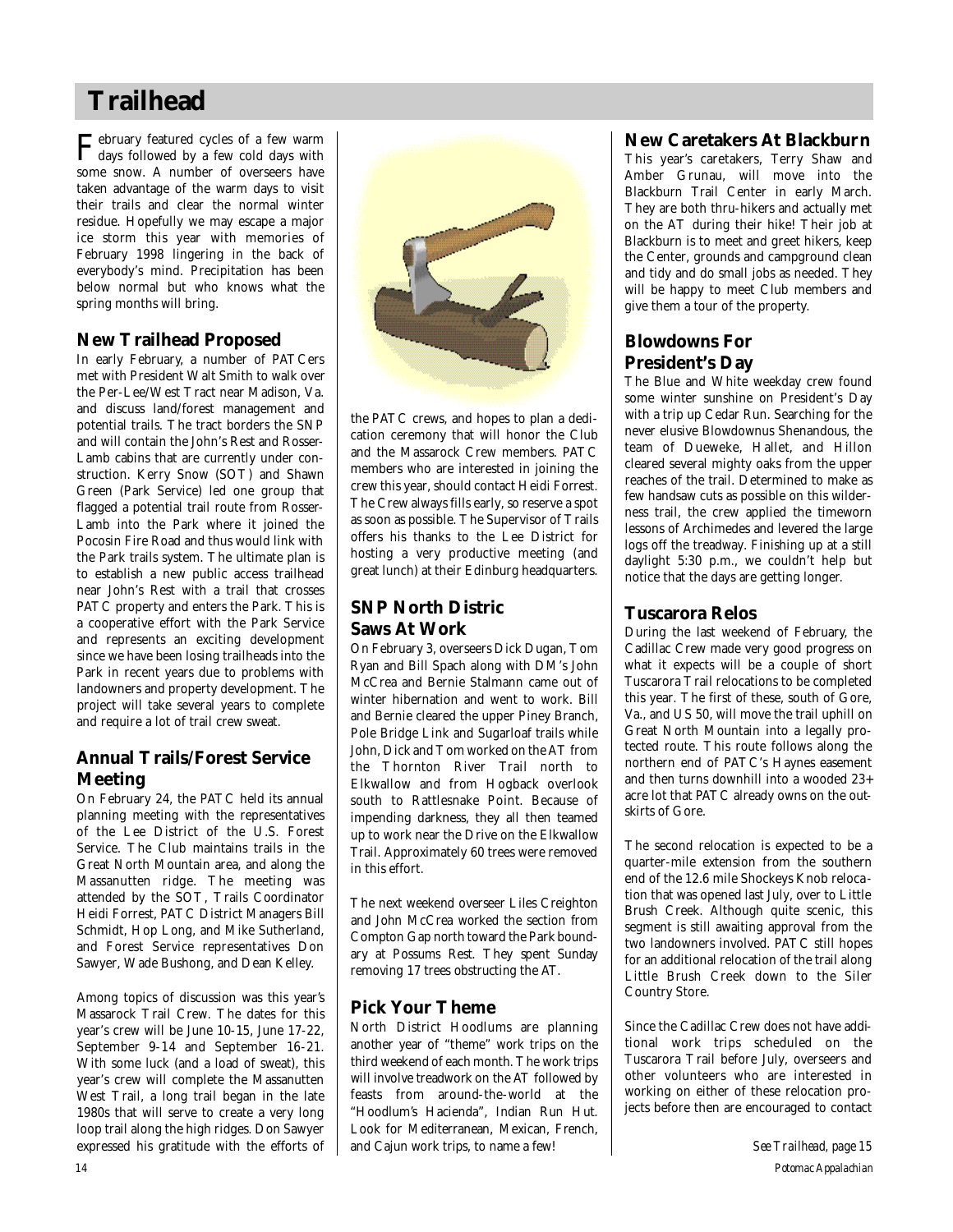# **Mike Karpie's Photo Tips: Some Inclement Weather Tips**

Late winter and early spring bring with them a myriad of challeng-<br>ing weather conditions in the higher elevations. Even in April it is ate winter and early spring bring with them a myriad of challengquite possible to wake up to a blanket of snow.

There are two very basic precautions I recommend when the weather is questionable. First, be sure to keep your camera batteries close to your body. You can do this by wearing your camera under your parka or jacket or by removing the batteries when not in use. Batteries store well in cold temperatures, but they perform poorly when cold. It is a good idea to bring a spare set.



Second, always carry enough resealable plastic bags to hold your cameras and lenses. Even though most camera bags will shed water for a while, it is good to have the added protection the plastic bags afford.

Next Month: Photographing Flowers

The archive of Photo Tips and sample photos can be found at:

http://www.geocities.com/mkarpie/tips.html

*—Mike Karpie*

#### *Trailhead, from page 14*

the Tuscarora Trail manager, Lloyd MacAskill at 703/978-4070 or LloydMacA@aol.com.

## **Tool Stuff**

Metal left in the weather rusts. Rusty tools are not good. Wood handles left in the weather spall and can put splinters in your hands. Fixing tools left in the weather is a pain and costs you and me money. Recently, two pick-mattocks that had been left for some time in the weather were returned by unknowns to the tool room. Their handles require replacement, and getting the rust off and sharpening them will require several hours. Not good. A lopper left in the weather had frozen shut with rust. It has to be replaced. When you check out a tool, you are responsible for its care. After you turn it in, someone has to fix it. Someone else will use it also. Please be considerate and act responsibly. Thanks, The Tool Gang.

Please send any interesting tale, technical advice, individual or group accomplishments, and trail maintenance questions to Trailhead, c/o Jon Rindt, 621 Skyline Forest Drive, Front Royal, VA 22630 or to jkrindt@erols.com. ❏

# **WILDLANDS CONFERENCE April 7, 2001**

**ANGI** 

**ACT** 

The Maryland Alliance for Greenway Improvement and Conservation (MAGIC) will host a Wildlands Conference on April 7 at the NIH campus, Natcher Bld Auditorium, in Bethesda. The objective is to kick off the Appalachian Wildland Preservation Maryland Project, an attempt to restore the ecological biodiversity of Appalachian forests by reconnecting forests along the mountain chain.

For more information, contact Doris Fausey at 301/949-5057, doris719@aol.com, or Bob DeGroot at 301/340-8348, BobDeGroot1@cs.com.

# **Attention: New Cabins Book Available!**

\$5.50 retail<br>\$4.40 for members Add \$2.00 shipping cost and VA sales tax if shipped to VA addresses addresses

Call 703/242-0315 to order, or online at www.patc.net, or walk in to PATC HQ to buy yours!

### **POTOMAC APPALACHIAN**

EASTERN MOUNTAIN SPORTS

**EMS Club Day** 

Saturday,

As a member of an outdoor organization, we know you love the outdoors as much as we do-and Club Day is our way to thank you for your contribution to the outdoor community. Stop by on Saturday, April 28 and gear up for another great season of fun in the outdoors.

20% Off Everything in the store **Saturday, April 28** Just bring proof of membership in an outdoor organization or this ad, and we'll take 20% off your entire purchase at EMS that day. It's just our way of saying-Thanks

NOT JUST KNOWLEDGE. KNOW-HOW. Toll-free Customer Service (888) 463-6367 Shop online anytime. www.emsonline.com

(UPS-440-280) ©2001, Potomac Appalachian Trail Club, Inc.

Published monthly by the Potomac Appalachian Trail Club, 118 Park Street, S.E., Vienna, VA 22180.

Periodical class postage paid at Vienna, VA. Postmaster: send address changes to: Potomac Appalachian Trail Club, 118 Park Street, S.E., Vienna, VA 22180.

Subscription: [Free with PATC membership;] \$6.00 annually; \$.50 single copies.